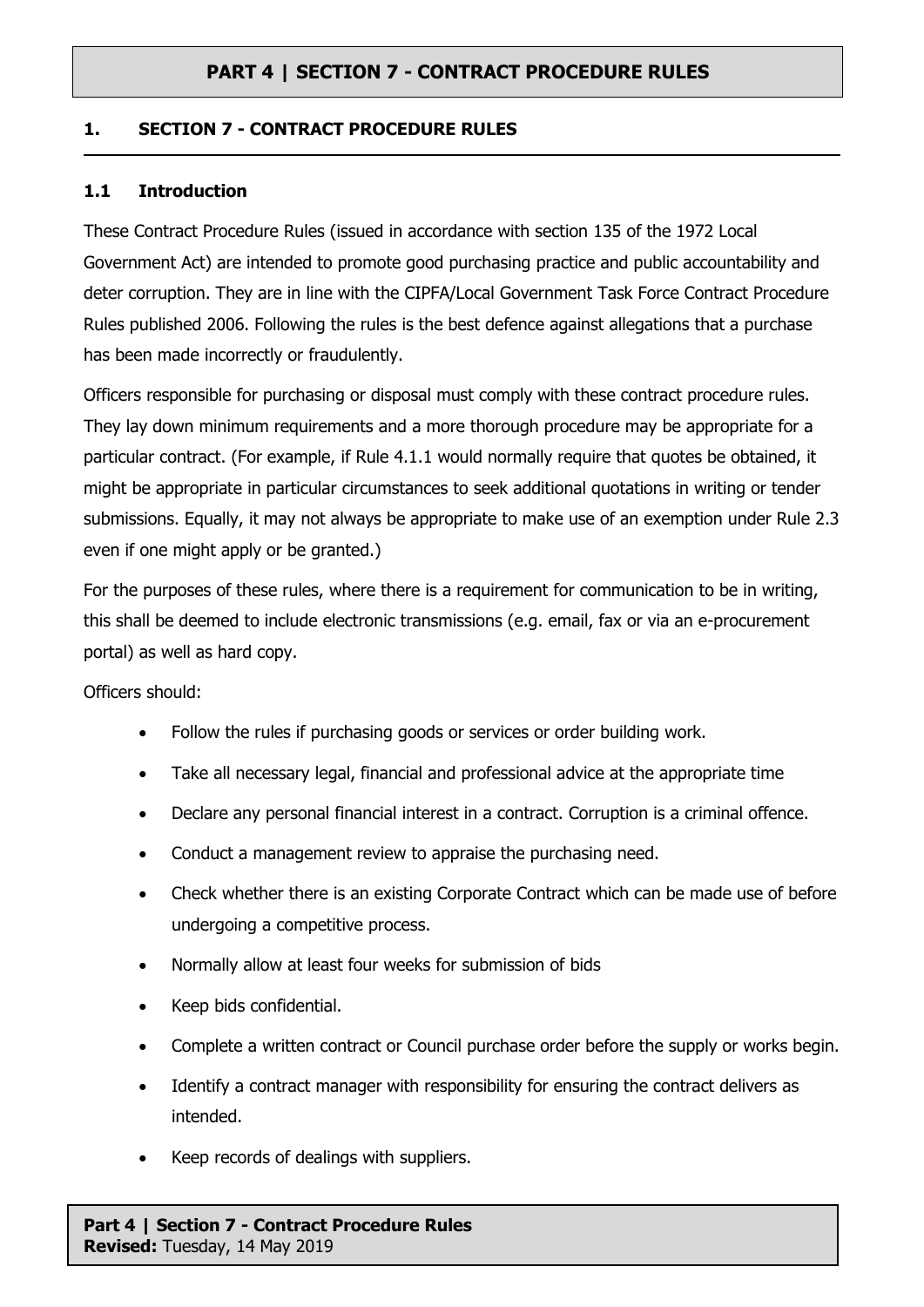Assess each contract afterwards to see how well it met the purchasing need and Value for Money requirements.

In accordance with the Constitution, the Chief Financial Officer shall have the power to make amendments from time to time to these contract procedure rules after consultation with the Monitoring Officer.

# **These Rules must be read in conjunction with the definitions set out at the end of the Rules.**

### **2. Scope of Contract – Procedure Rules**

#### **2.1 Basic Principles**

All purchasing and disposal procedures must:

- Achieve Best Value for public money spent
- Be consistent with the highest standards of integrity
- Ensure fairness in allocating public contracts
- Comply with all legal requirements
- Ensure that non-commercial considerations do not influence any contracting decision
- Support the Council's corporate and departmental aims and policies
- Comply with the Council's corporate Procurement Strategy.

### **2.2 Officer Responsibilities**

### 2.2.1 **Officers**

- 2.2.2 Officers responsible for purchasing or disposal must comply with these contract procedure rules, Financial Regulations, the Code of Conduct and with all UK and European Union binding legal requirements. Officers must ensure that any agents, consultants and contractual partners acting on their behalf also comply.
- 2.2.3 Officers must:
	- Have regard to the Council's current Procurement Strategy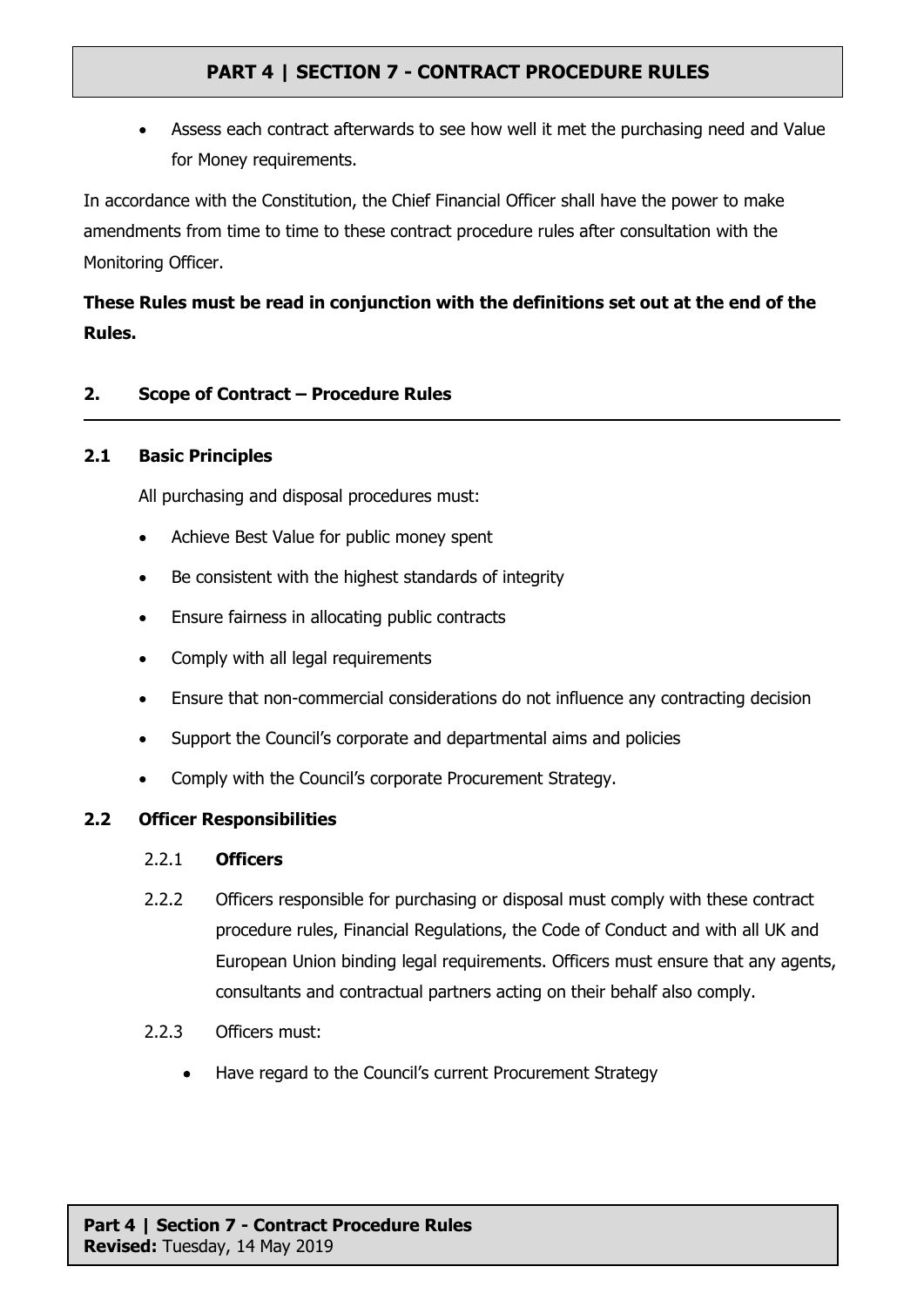- Check whether a suitable corporate contract exists before seeking to let another contract; where a suitable corporate contract exists, this must be used unless there is an auditable reason not to keep the records required by Rule 3.2
- Take all necessary legal, financial and professional advice.
- 2.2.4 When any employee either of the Council or of a service provider may be affected by any transfer arrangement, Officers must ensure that the Transfer of Undertaking (Protection of Employment) (TUPE) issues are considered and obtain legal advice before proceeding with inviting Tenders or Quotations.

### 2.2.5 **Chief Officers**

- 2.2.6 Chief Officers must:
	- Ensure their staff comply with Rule 2.2.1
	- Ensure that registers are kept of:
		- (a) Contracts completed by signature, rather than by the Council's seal (see Rule 16.3) and arrange their safekeeping on Council premises (Major contracts should also be kept with Law and Democracy)
		- (b) Exemptions recorded under Rule 2.3.2. (To be held by Democratic Services)

### **2.3 Exemptions, Collaborative and E-Procurement Arrangements**

- 2.3.1 The Council and the Policy, Finance and Development Committee have power to waive any requirements within these contract procedure rules for specific projects, and any such decision may be a Key Decision.
- 2.3.2 A Chief Officer has the power, under the scheme of delegation in the Constitution, in circumstances deemed exceptional by the Head of Law and Democracy, to waive any requirements within these contract procedure rules, provided that, where the contract is likely to exceed £40,000, the relevant Committee Chair is consulted.
- 2.3.3 Where a proposed contract is likely to exceed the EU Threshold the EU Procedure will apply and the requirements of these contract procedure rules may not be waived other than in the case of an unforeseeable emergency involving immediate risk to persons, property or serious disruption to council services, in which case the provisions of Rule 2.3.4 below will apply.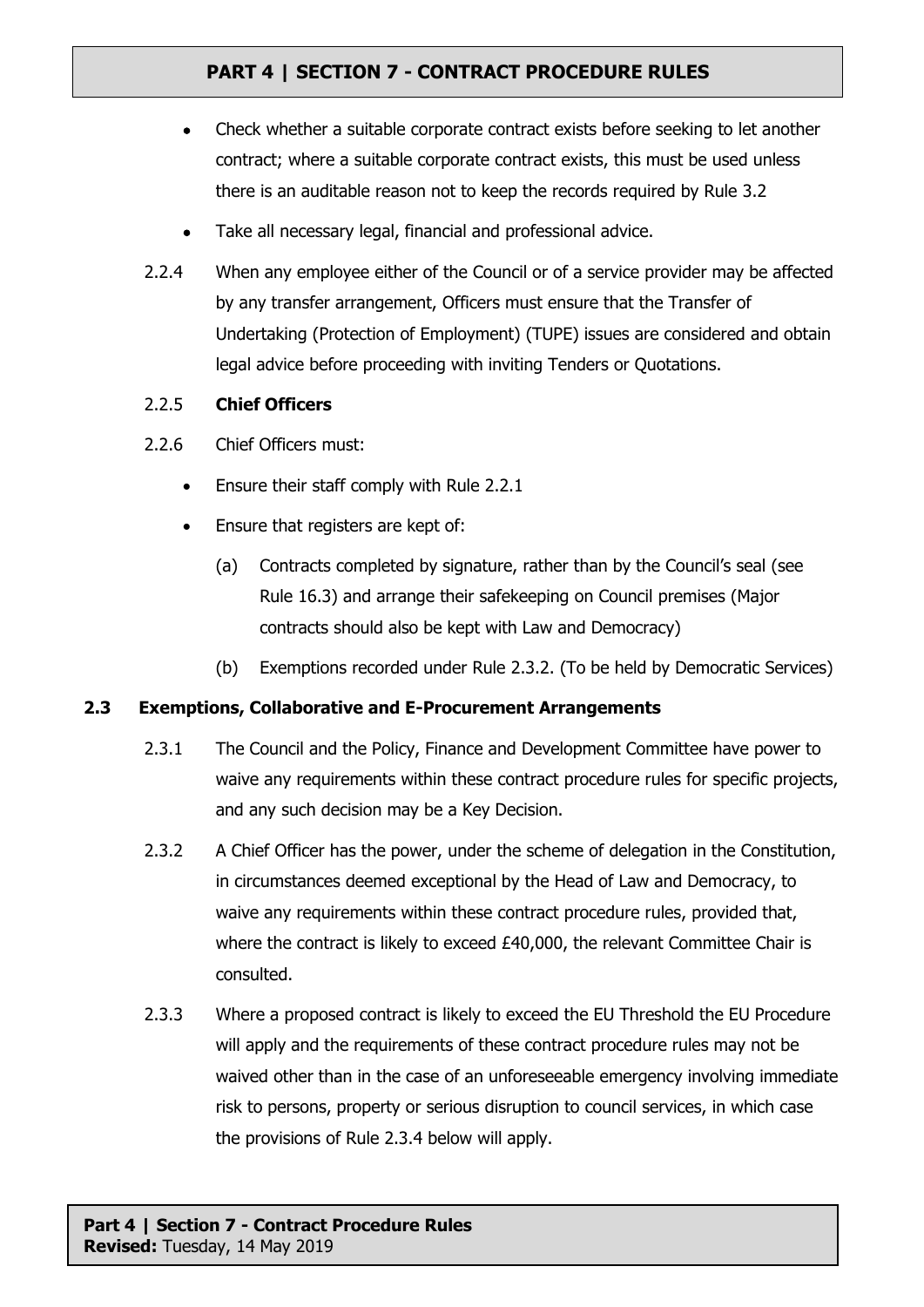- 2.3.4 Where an exemption is necessary because of an unforeseeable emergency involving immediate risk to persons, property or serious disruption to council services, the Officer and the Chief Financial Officer or Head of Finance may jointly approve the exemption but they must prepare a report for the next PFD Committee to support the action taken.
- 2.3.5 All exemptions, and the reasons for them, must be recorded using the Exemption Form. Exemptions shall be signed by the Officer and countersigned by the Chief Financial Officer.
- 2.3.6 An exemption must be approved by the Chief Financial Officer:
	- Prior to commencing any procurement process using Crown Commercial Services (CCS) Contracts;
	- Prior to abandonment, where a procurement process is to be abandoned.
- 2.3.7 The terms and conditions of contract applicable to any CCS arrangement, including the requirement to undertake competition between providers, must be fully complied with.
- 2.3.8 Financial Services must monitor the use of all exemptions.
- 2.3.9 In order to secure Value for Money, the authority may enter into collaborative procurement arrangements. The Officer must consult the Chief Financial Officer and the Monitoring Officer where the purchase is to be made using collaborative procurement arrangements with another local authority, government department, statutory undertaker or public service purchasing consortium.
- 2.3.10 Purchases made via a local authority purchasing and distribution consortium, other than purchases above the EU Threshold and other purchases below the EU threshold where international suppliers may be interested, are deemed to comply with these contract procedure rules and no exemption is required.
- 2.3.11 Purchases above the EU threshold and other purchases below the threshold where international suppliers may be interested must be let under the EU Procedure, unless the consortium has satisfied this requirement already by letting their contract in accordance with the EU Procedures on behalf of the Council and other consortium members.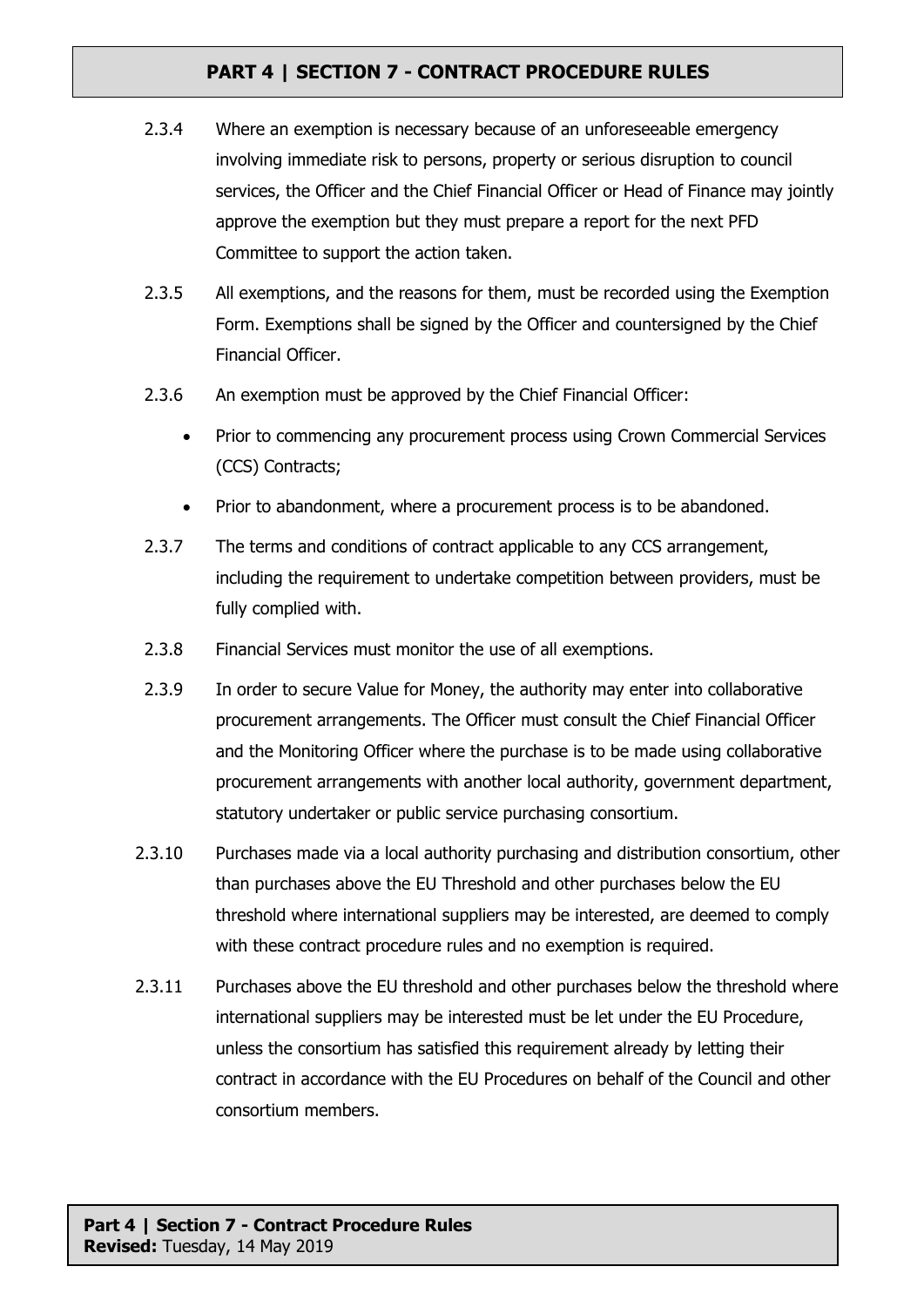- 2.3.12 Any contract entered into through collaboration with other local authorities or other public bodies, where a competitive process has been followed and that complies with the contract procedure rules of the leading organisation, will be deemed to comply with these contract procedure rules and no exemption is required. However, advice must be sought from the Chief Financial Officer and the Monitoring Officer before the contract is entered into.
- 2.3.13 The use of e-procurement technology does not negate the requirement to comply with all elements of these contract procurement rules, particularly those relating to competition and Value for Money.

### **2.4 Relevant Contracts**

- 2.4.1 All Relevant Contracts must comply with these contract procedure rules. A Relevant Contract is any arrangement made by, or on behalf of, the Council for the carrying out of works or for the supply or disposal of goods, materials or services. These include arrangements for:
	- The supply and/or disposal of goods
	- The hire, rental or lease of goods and/or equipment
	- The delivery of services, including (but not limited to) those related to:
		- (a) The recruitment of staff
		- (b) Land and property transactions
		- (c) Financial and consultancy services.
- 2.4.2 Relevant Contracts do not include:
	- Contracts of employment which make an individual a direct employee of the Council,
	- Agreements regarding the acquisition, disposal, or transfer of land and/or assets (for which Financial Regulations shall apply).

### **3. Common Requirements**

### **3.1 Steps Prior to Purchase**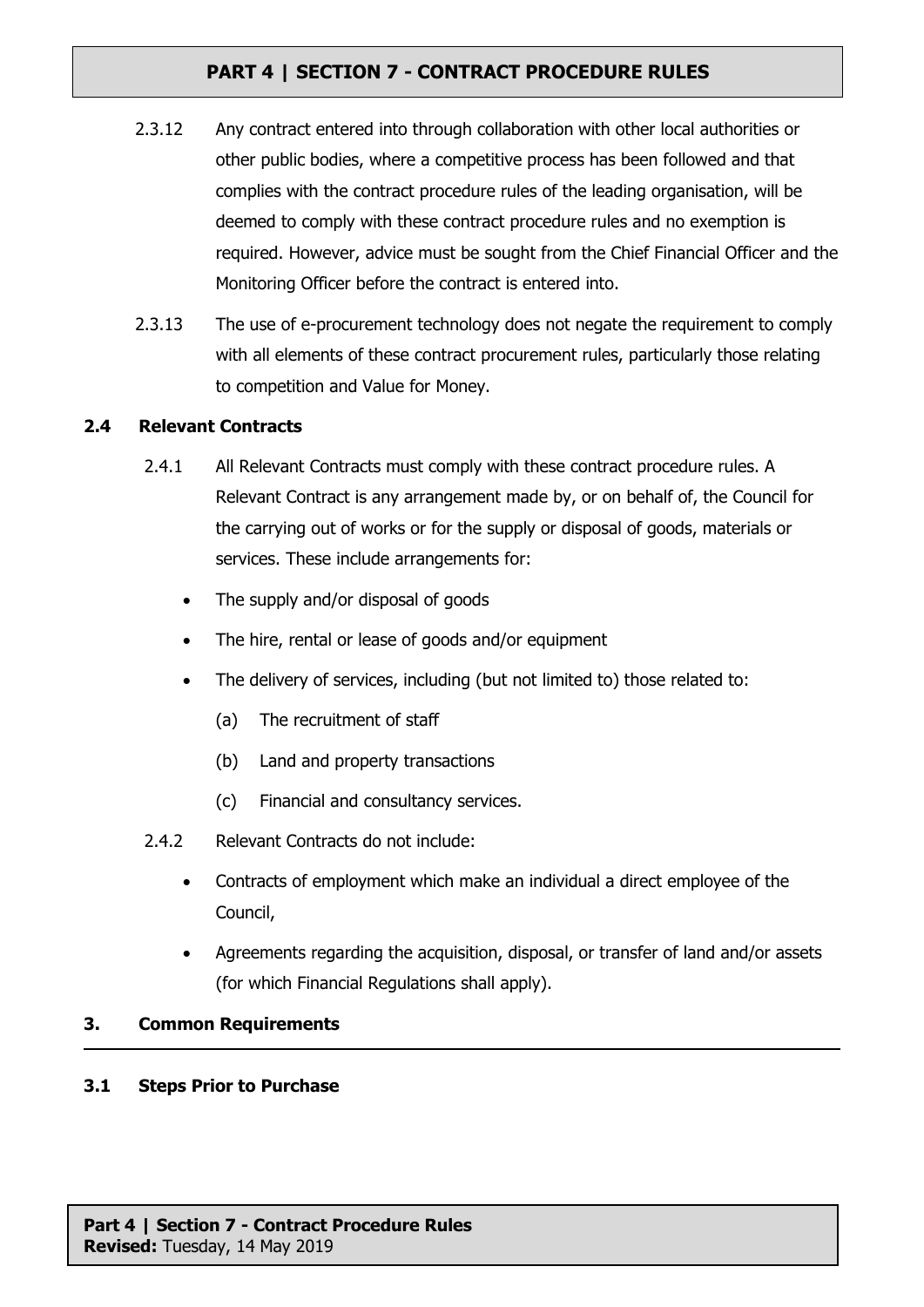- 3.1.1 The Officer must appraise the purchase, in a manner commensurate with its complexity and value and taking into account any guidance in the Procurement Strategy by:
	- Taking into account the requirements from any relevant management review or Audit review
	- Appraising the need for the expenditure and its priority
	- Defining the objectives of the purchase
	- Assessing the risks associated with the purchase and how to manage them
	- Considering what procurement method is most likely to achieve the purchasing objectives, including internal or external sourcing, partnering, packaging strategy and collaborative procurement arrangements with another local authority, government department, statutory undertaker or public service purchasing consortium
	- Ensuring the evaluation methodology for any procurement process must not disadvantage any group of economic operator, including Small / Medium Sized Enterprises or new / start-up companies, in any aspect of the evaluation including but not limited to reference checks and financial assessments
	- Consulting users as appropriate about the proposed procurement method, contract standards and performance and user satisfaction monitoring
	- Drafting the terms and conditions that are to apply to the proposed contract
	- Setting out these matters in writing if the total value of the purchase exceeds £50,000.
- 3.1.2 And by confirming that:
	- There is approved budgetary provision for the expenditure and the purchase accords with the approved policy framework and scheme of delegation as set out in the Constitution.

### **3.2 Records**

- 3.2.1 Where the Total Value is less than £50,000, the following records must be kept (which will include logs kept by an e-procurement portal):
	- Invitations to quote and quotations received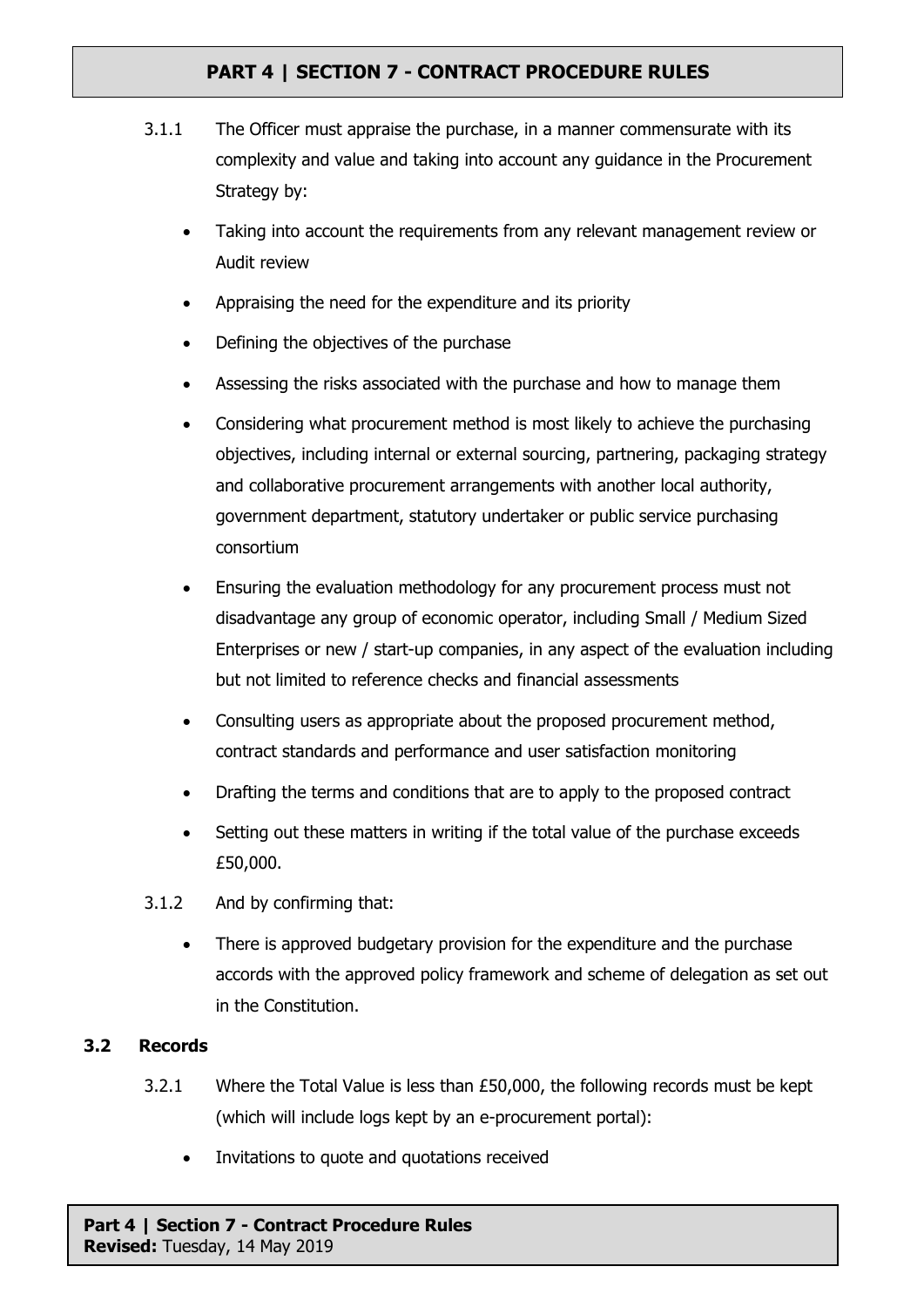- A record:
	- (a) Of any exemptions and the reasons for them
	- (b) Of the reason if the lowest price is not accepted
- Written records of communications with the successful contractor or an electronic record if a written record of the transaction would normally not be produced.
- 3.2.2 Where the total value exceeds £50,000, the Officer must record:
	- The method for obtaining bids (see Rule 4.1.1)
	- Any contracting decision and the reasons for it
	- Any exemption under Rule 2.3 together with the reasons for it
	- The award criteria in descending order of importance
	- Tender documents sent to and received from candidates
	- Pre-tender market research
	- Clarification and post-tender negotiation (to include minutes of meetings)
	- The contract documents
	- Post-contract evaluation and monitoring
	- Communications with candidates and with the successful contractor throughout the period of the contract.
- 3.2.3 Records required by this rule must be kept for six years after the end of the contract. However, written documents which relate to unsuccessful Candidates may be microfilmed or electronically scanned or stored by some other suitable method after 12 months from award of contract, provided there is no dispute about the award.

### **3.3 Advertising, Approved Lists and Framework Agreements**

#### 3.3.1 **Identifying and Assessing Potential Candidates**

3.3.2 Officers shall ensure that, where proposed contracts, irrespective of their total value, might be of interest to potential candidates located in other member states of the EU, a sufficiently accessible advertisement is published. Generally, the greater the interest of the contract to potential bidders from other member states,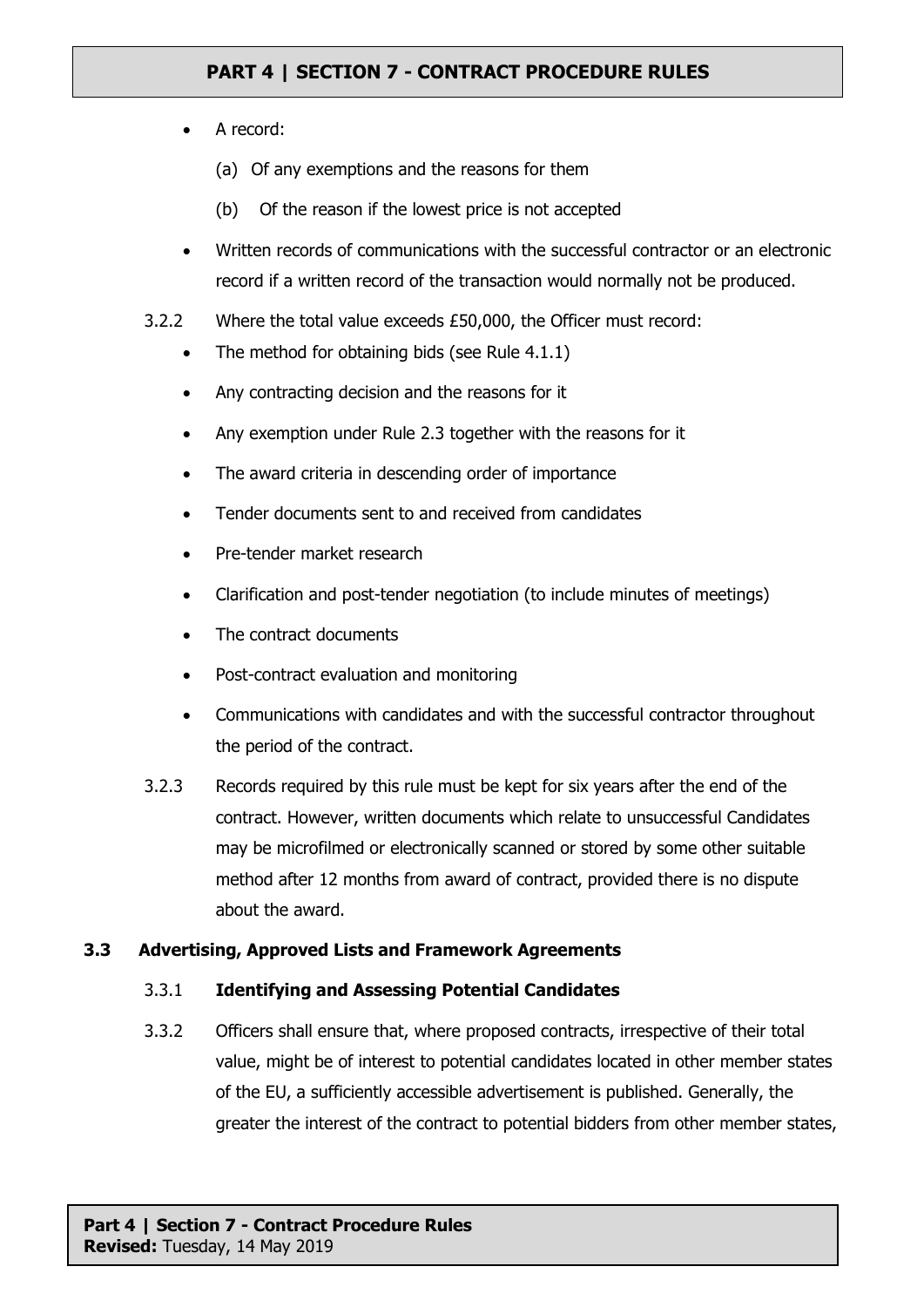the wider the coverage of the advertisement should be. Examples of where such advertisements may be placed include:

- The Council's website
- Portal websites specifically created for contracts
- Advertisements
- National official journals, or
- The Official Journal of the European Union (OJEU) / Tenders Electronic Daily (TED) (even if there is no requirement within the EU Procedure).
- 3.3.3 Officers are responsible for ensuring that all candidates for a relevant contract are suitably assessed. The assessment process shall establish that the potential candidates have sound:
	- Economic and financial standing
	- Technical ability and capacity to fulfil the requirements of the Council.
- 3.3.4 This shall be achieved in respect of proposed contracts that are expected to exceed £50,000 by selecting firms from:
	- Approved lists of providers, maintained by the Council or on its behalf, and compiled following responses to a public advertisement; or
	- Shortlists assessed from expressions of interest in a particular contract submitted in response to a public advertisement.
- 3.3.5 Public advertisements issued in respect of Rule 3.3.4 above shall reflect the potential degree of interest from candidates located within other member states of the EU.
- 3.3.6 Advertisements must comply with any requirement for publication as set out in national legislation as amended from time to time.

### **3.4 Approved Lists**

3.4.1 Approved lists should be used where recurrent transactions of a similar type are likely but where such transactions need to be priced individually and cannot easily be aggregated and priced in a single tendering exercise. Approved Lists cannot be used where the EU Procedure applies.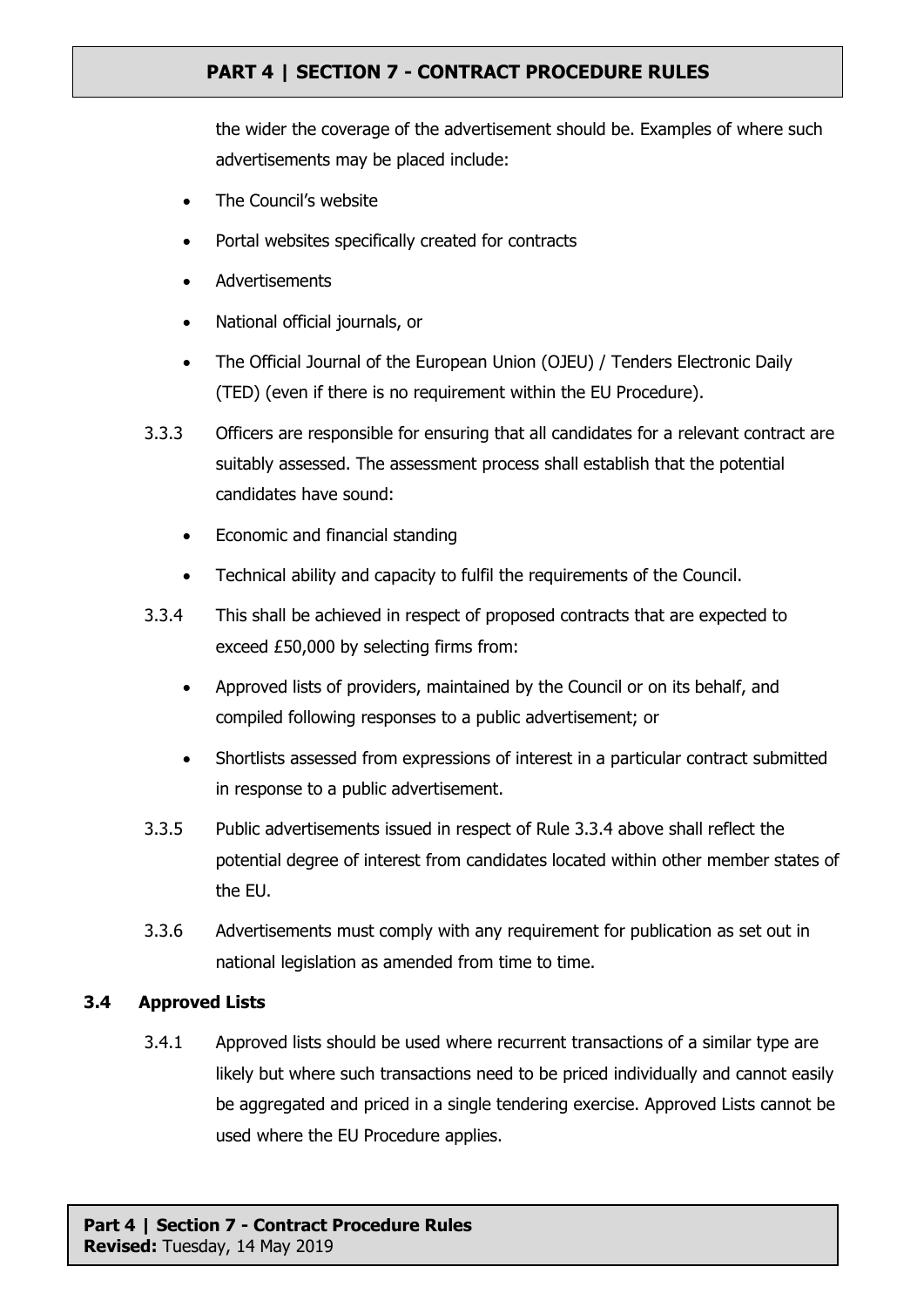- 3.4.2 Chief Officers may draw up in consultation with the Chief Finance Officer:
	- Approved Lists of persons ready to perform contracts to supply goods or services of particular types including without limitation on the basis of agreed contract term
	- Criteria for shortlisting from the lists.
- 3.4.3 No person may be entered on an approved list until there has been an adequate investigation into both their financial standing and their technical ability to perform the contract, unless such matters will be investigated each time bids are invited from that list (in which case this must be made clear on the list).
- 3.4.4 Approved lists must be drawn up after an advertisement inviting applications for inclusion on the list. The advertisement must be placed to secure the widest publicity among relevant suppliers throughout all member states of the EU. Persons may be entered on a list between the initial advertisement and readvertisement provided the requirements of Rule 3.4.3 are met.
- 3.4.5 The list and shortlisting criteria must be reviewed at least annually and readvertised at least every three years. On re-advertisement, a copy of the advertisement must be sent to each person on the list, inviting them to reapply. Review means:
	- The reassessment of the financial standing and technical ability and performance of those persons on the list, unless such matters will be investigated each time bids are invited from that list
	- The deletion of those persons no longer qualified, with a written record kept justifying the deletion.
- 3.4.6 All approved lists shall be maintained in an open, fair and transparent manner and be open to public inspection.
- 3.4.7 A register of pre-qualified contractors and consultants maintained by or on behalf of central government (e.g. Constructionline) will be deemed to be an Approved List for the purpose of these contract procedure rules and shall not be subject to the requirements of Rules 3.4.2 to 3.4.6 inclusive.

#### **3.5 Framework Agreements**

3.5.1 The term of a Framework Agreement must not exceed four years.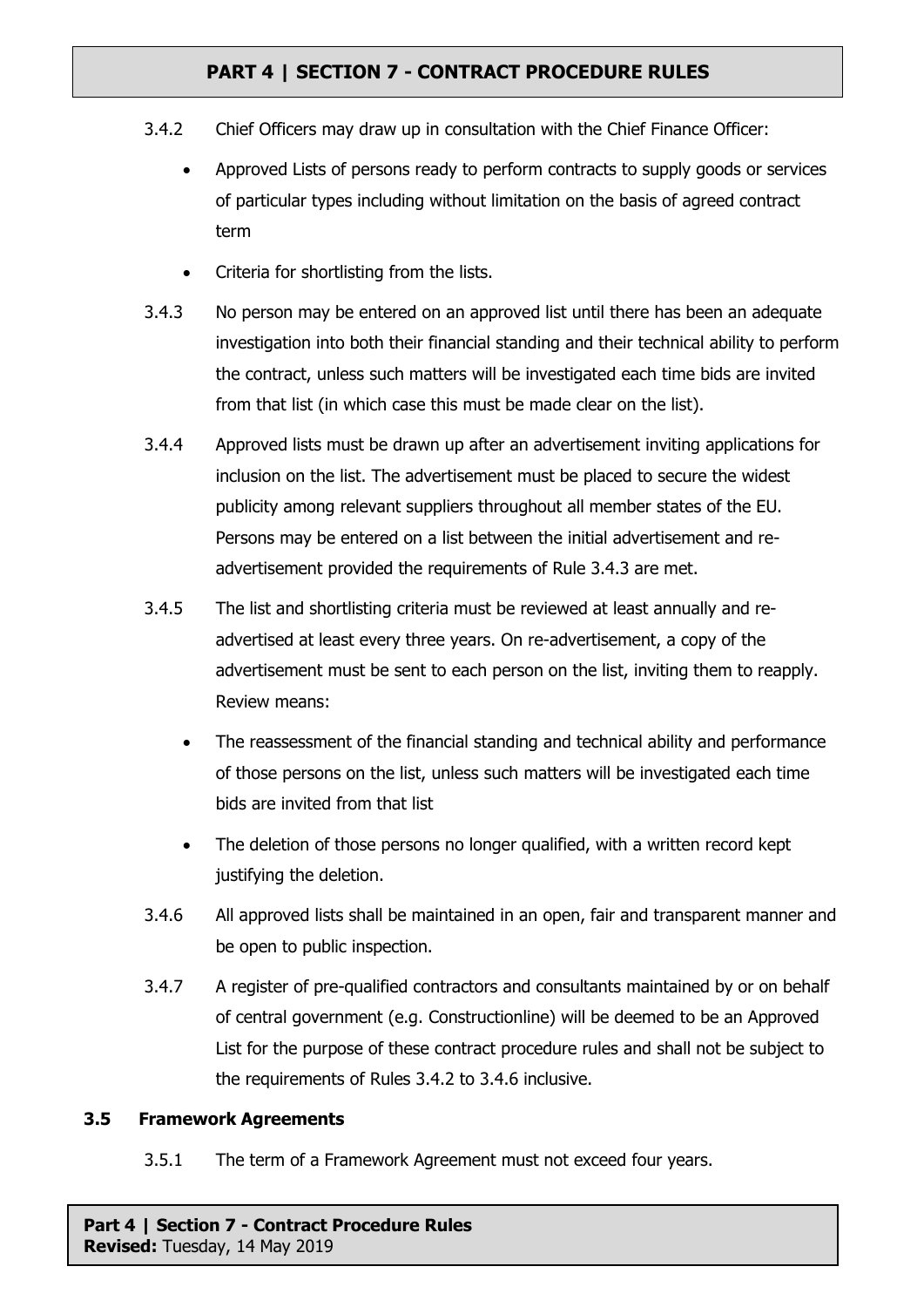- 3.5.2 Contracts based on Framework Agreements may be awarded by either:
	- Applying the terms laid down in the Framework Agreement (where such terms are sufficiently precise to cover the particular call-off) without reopening competition, or
	- Where the terms laid down in the Framework Agreement are not precise enough or complete for the particular call-off, by holding a mini competition in accordance with the following procedure:
		- (a) Inviting the organisations within the Framework Agreement that are capable of executing the subject of the contract to submit written tenders
		- (b) Fixing a time limit which is sufficiently long to allow tenders for each specific contract to be submitted, taking into account factors such as the complexity of the subject of the contract
		- (c) Awarding each contract to the tenderer who has submitted the best tender on the basis of the award criteria set out in the specifications of the Framework Agreement.

### **4. Conducting Purchase and Disposal**

### **4.1 Competition Requirements for Purchase, Disposal and Partnership Arrangements**

The Officer must calculate the total value.

The following procedures apply where there are no other procedures which take precedence. Other procedures may include agency agreements with government. If in doubt, Officers must seek the advice of the Chief Financial Officer

### **4.1.1 Purchasing – Competition Requirements**

4.1.2 Where the total value for a purchase is within the values in the first column below, the award procedure in the second column must be followed. Shortlisting shall be done by the persons specified in the third column.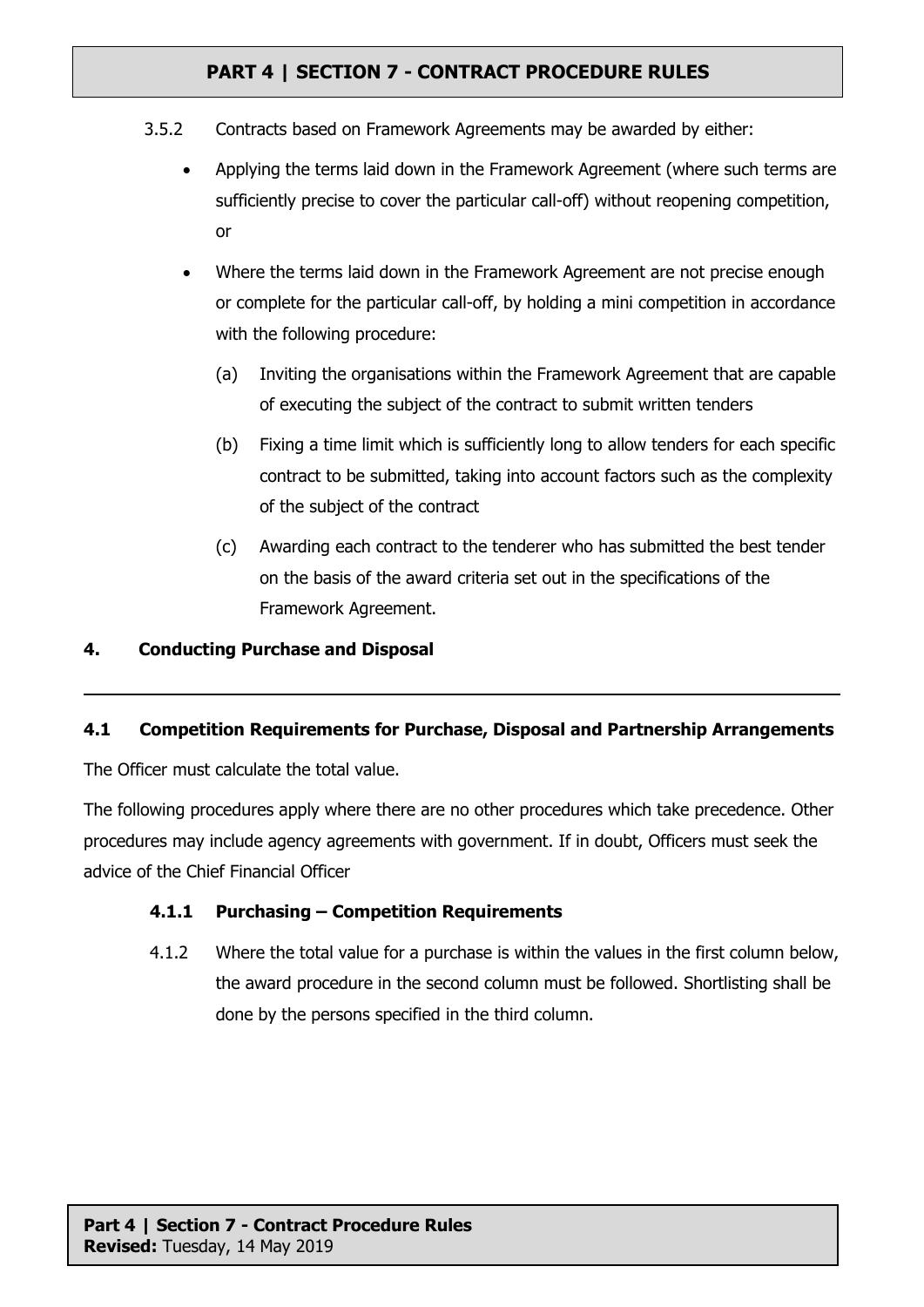| <b>Total Value</b>               | <b>Award Procedure</b>                                                                                                                                 | <b>Shortlisting</b>                                      |
|----------------------------------|--------------------------------------------------------------------------------------------------------------------------------------------------------|----------------------------------------------------------|
| Up to £3,000                     | One oral Quotation<br>(confirmed in writing<br>where the Total Value<br>exceeds £500)                                                                  | <b>Budget Holder</b>                                     |
| £3,001-£50,000                   | Three written Quotations                                                                                                                               | <b>Budget Holder and Chief</b><br>Officer                |
| £50,001-£EU-<br><b>Threshold</b> | Invitation to Tender to at<br>least three and no more<br>than six Candidates                                                                           | <b>Budget Holder and Chief</b><br>Officer                |
| <b>Above EU Threshold</b>        | EU Procedure or, where<br>this does not apply,<br>Invitation to Tender by<br>advertisement/list to at<br>least four and no more<br>than six Candidates | Consult the Chief<br>Financial Officer see Rule<br>4.1.5 |

- 4.1.3 Where it can be demonstrated that there are insufficient suitably qualified candidates to meet the competition requirement, all suitably qualified candidates must be invited.
- 4.1.4 An Officer must not enter into separate contracts nor select a method of calculating the total value in order to minimise the application of these contract procedure rules.
- 4.1.5 Where the EU Procedure is required, the Officer shall consult the Chief Financial Officer to determine the method of conducting the purchase.

### **4.1.6 Assets for Disposal**

4.1.7 Assets for disposal must be sent to public auction except where better Value for Money is likely to be obtained by inviting quotations and tenders (these may be invited by advertising on the Council's internet site). In the latter event, the method of disposal of surplus or obsolete stocks/stores or assets other than land must be formally agreed with the Chief Financial Officer or the nominated substitute.

### **4.1.8 Providing Services to External Purchasers**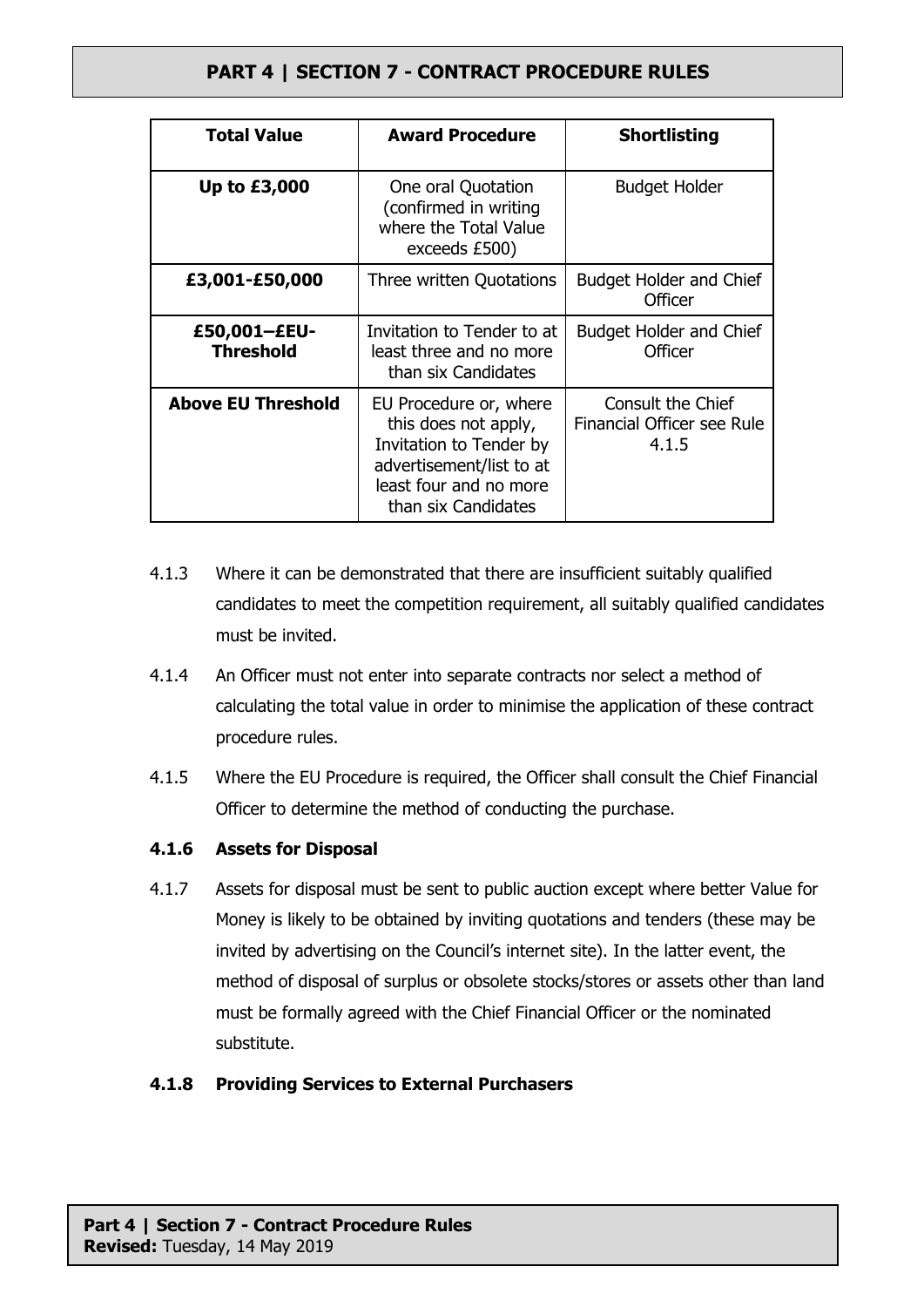4.1.9 The Chief Financial Officer must be consulted and regard had to Financial Regulations where contracts to work for organisations other than the Council are contemplated.

### **4.1.10 Collaborative and Partnership Arrangements**

4.1.11 Collaborative and partnership arrangements are subject to all UK and EU procurement legislation and must follow these contract procedure rules. If in doubt, Officers must seek the advice of the Chief Financial Officer and the Monitoring Officer.

### **4.1.12 The Appointment of Consultants to Provide Services**

- 4.1.13 Consultant architects, engineers, surveyors and other professional consultants shall be selected and commissions awarded in accordance with the procedures detailed within these contract procedure rules and as outlined in 4.1.2.
- 4.1.14 The engagement of a consultant shall follow the agreement of a brief that adequately describes the scope of the services to be provided and shall be subject to completion of a formal letter or contract of appointment.
- 4.1.15 Records of consultancy appointments shall be maintained in accordance with Rule 3.2.
- 4.1.16 Consultants shall be required to provide evidence of, and maintain professional indemnity insurance policies to the satisfaction of the relevant Chief Officer for the periods specified in the respective agreement.

### **4.2 Pre-Tender Market Research and Consultation**

- 4.2.1 The Officer responsible for the purchase:
	- May consult potential suppliers prior to the issue of the Invitation to Tender in general terms about the nature, level and standard of the supply, contract packaging and other relevant matters, provided this does not prejudice any potential candidate, but;
	- Must not seek or accept technical advice on the preparation of an Invitation to Tender or Quotation from anyone who may have a commercial interest in them, if this may prejudice the equal treatment of all potential Candidates or distort competition, and
	- Should seek advice from the Chief Financial Officer.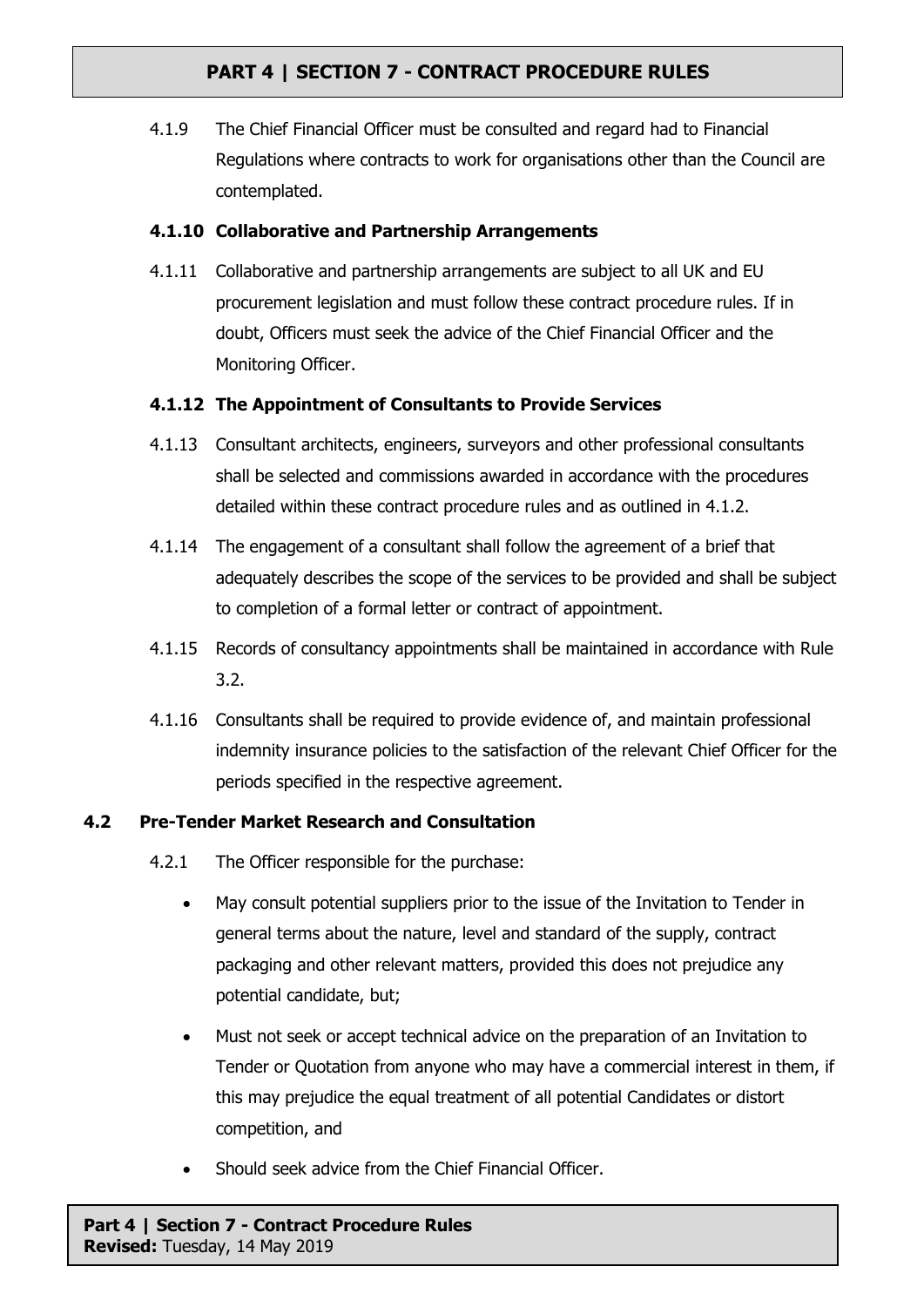#### **4.3 Standards and Award Criteria**

- 4.3.1 The Officer must ascertain what are the relevant British, European or international standards which apply to the subject matter of the contract. The Officer must include those standards which are necessary properly to describe the required quality. The Chief Financial Officer and the Monitoring Officer must be consulted if it is proposed to use standards other than European standards.
- 4.3.2 The Officer must define award criteria that are appropriate to the purchase and designed to secure an outcome giving value for money for the Council. The basic criteria shall be:
	- 'lowest price' where payment is to be made by the Council
	- 'highest price' if payment is to be received, or
	- 'most economically advantageous', where considerations other than price also apply.
- 4.3.3 If the last criterion is adopted, it must be further defined by reference to subcriteria which may refer only to relevant considerations. These may include price, service and quality of goods, running costs, technical merit, previous experience, delivery date, cost effectiveness, quality, relevant environmental considerations, aesthetic and functional characteristics (including security and control features), safety, after-sales services, technical assistance and any other relevant matters.
- 4.3.4 Award Criteria must not include:
	- Non-commercial considerations
	- Matters which discriminate against suppliers from the European Economic Area or signatories to the Government Procurement Agreement.

#### **4.4 Invitations to Tender/Quotations**

- 4.4.1 The Invitation to Tender shall state that no Tender will be considered unless it is received by the date and time stipulated in the Invitation to Tender. No Tender delivered in contravention of this clause shall be considered.
- 4.4.2 All Invitations to Tender shall include the following:
	- a. A specification that describes the Council's requirements in sufficient detail to enable the submission of competitive offers.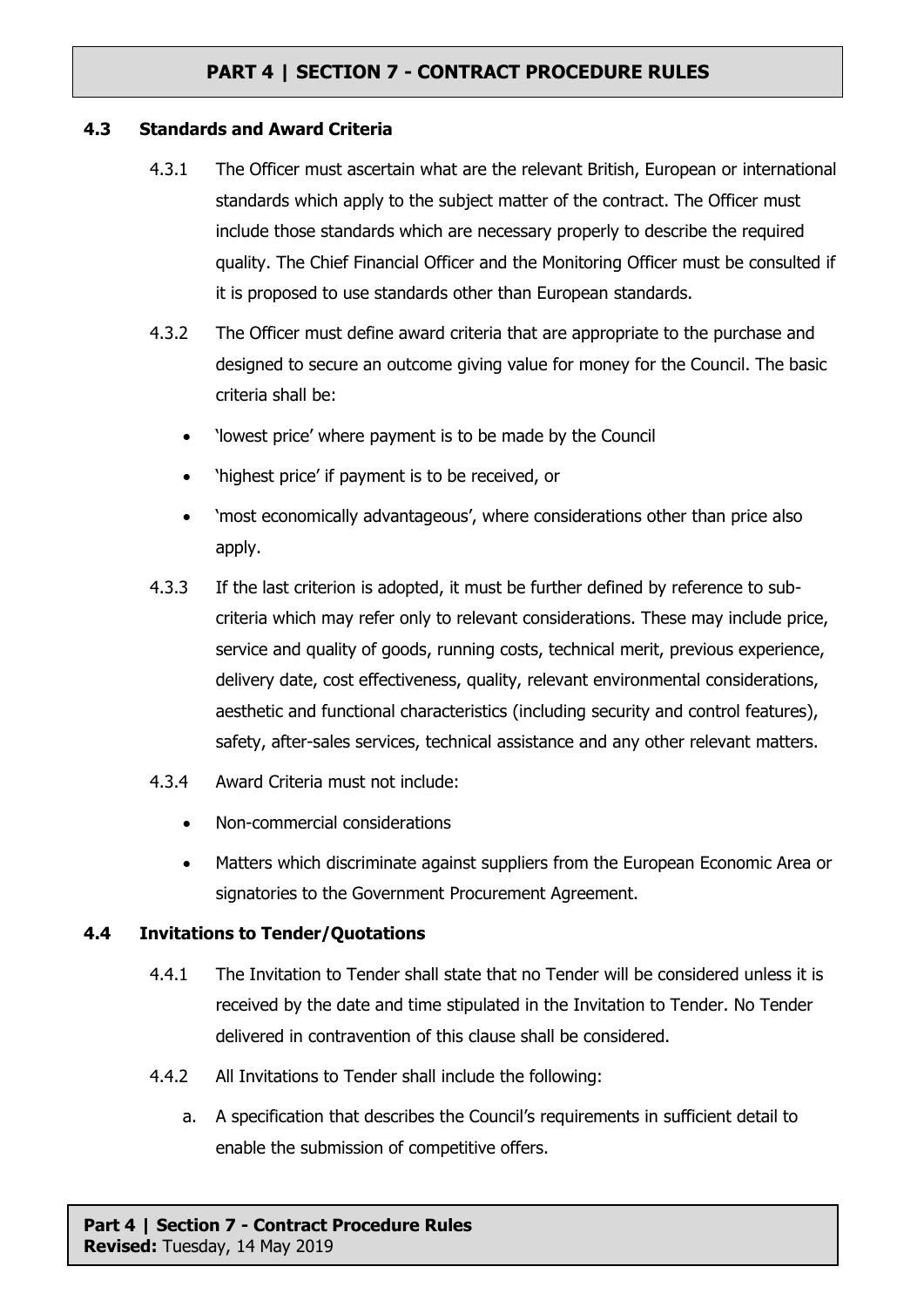- b. A requirement for tenderers to declare that the tender content, price or any other figure or particulars concerning the tender have not been disclosed by the tenderer to any other party (except where such a disclosure is made in confidence for a necessary purpose).
- c. A requirement for tenderers to complete fully and sign all tender documents including a form of tender and certificates relating to canvassing and noncollusion.
- d. Notification that tenders are submitted to the Council on the basis that they are compiled at the tenderer's expense.
- e. A description of the award procedure and, unless defined in a prior advertisement, a definition of the award criteria in objective terms and if possible in descending order of importance.
- f. Notification that no tender will be considered unless it is submitted via the Council's secure e-procurement portal unless specific circumstances restrict the ability to undertake the tender exercise (e.g. the use of electronic means of communication would require specific tools, equipment, devices or file formats that are not generally available or supported by generally available applications) when tenders shall be submitted as set out in 4.6.4 below.
- g. A stipulation that any tenders submitted by other means shall not be considered unless specific circumstances restrict the ability to undertake the tender exercise electronically when tenders shall be submitted as set out in 4.6.4 below.
- h. The method by which any arithmetical errors discovered in the submitted tenders is to be dealt with. In particular, whether the overall price prevails over the rates in the tender or vice-versa.
- 4.4.3 All Invitations to Tender or Quotations must specify the goods, service or works that are required, together with the terms and conditions of contract that will apply (see Rule 5.1).
- 4.4.4 The method by which a start-up company is to be evaluated.
- 4.4.5 The Invitation to Tender or Quotation must state that the Council is not bound to accept any Quotation or Tender.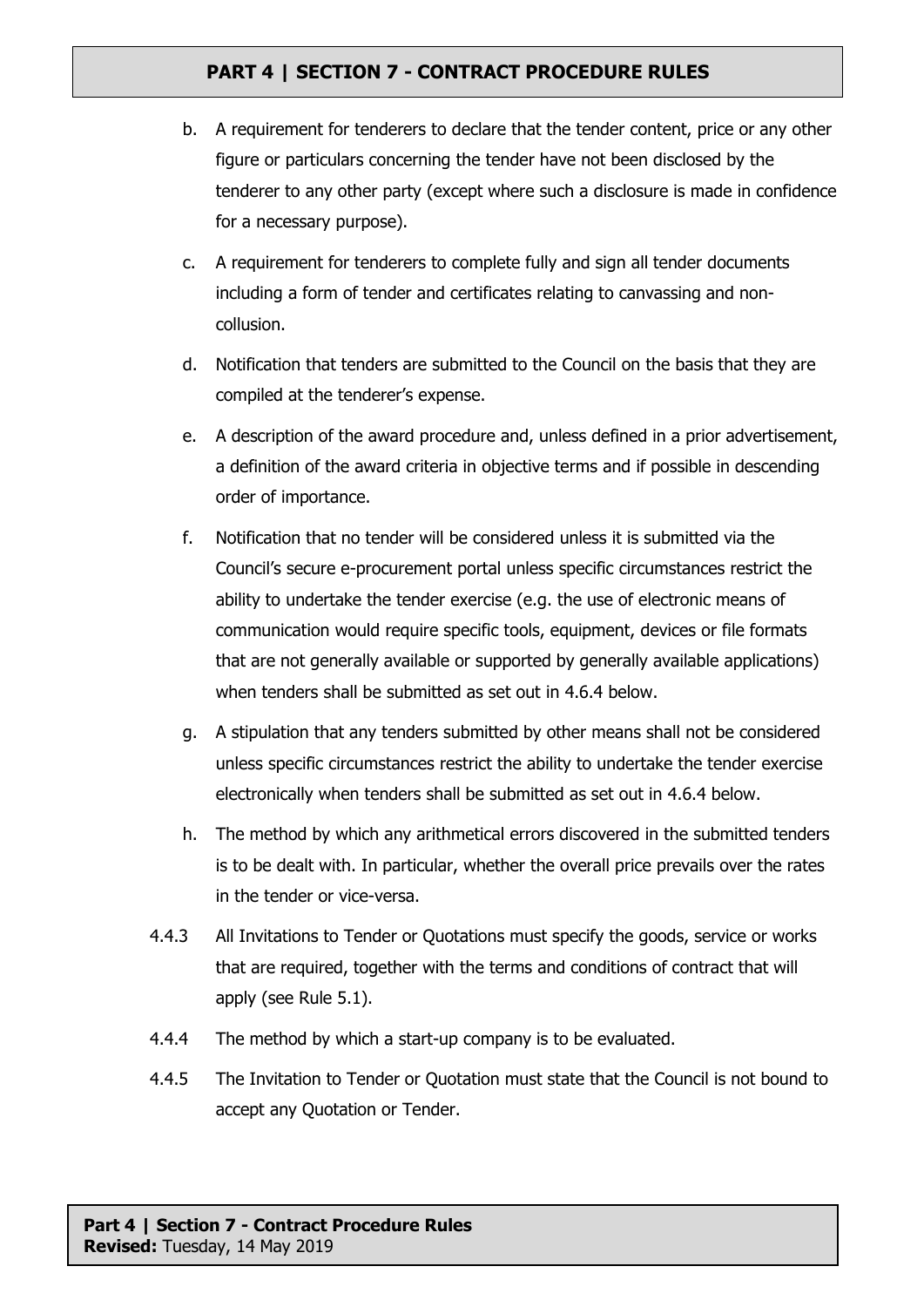4.4.6 All Candidates invited to Tender or quote must be issued with the same information at the same time and subject to the same conditions. Any supplementary information must be given on the same basis.

### **4.5 Shortlisting**

- 4.5.1 Any Shortlisting must have regard to the financial and technical standards relevant to the contract and the award criteria. Special rules apply in respect of the EU Procedure.
- 4.5.2 The Officers responsible for Shortlisting are specified in Rule 4.1.2.
- 4.5.3 Where approved lists are used, Shortlisting may be done by the Officer in accordance with the shortlisting criteria drawn up when the approved list was compiled (see Rule 3.4.2). However, where the EU Procedure applies, approved lists may not be used.

### **4.6 Submission, Receipt and Opening of Tenders/Quotations**

- 4.6.1 Candidates must be given an adequate period in which to prepare and submit a proper Quotation or Tender, consistent with the complexity of the contract requirement. Normally at least four weeks should be allowed for submission of Tenders. The EU Procedure lays down specific time periods (seek guidance from Chief Financial Officer).
- 4.6.2 All tenders must be returned via the Council's secure e-procurement portal (unless specific circumstances restrict the ability to undertake the tender exercise (e.g. the use of electronic means of communication would require specific tools, equipment, devices or file formats that are not generally available or supported by generally available applications)) when tenders shall be submitted as set out in 4.6.4 below.
- 4.6.3 Tenders received by hardcopy, fax or other electronic means (e.g. email) must be rejected, unless they have been specifically requested (e.g. where use of an eprocurement portal is not appropriate due to specific circumstances).
- 4.6.4 Where use of an e-procurement portal is not appropriate, all tenders must be returned to the Chief Executive.
- 4.6.5 The Officer must not disclose the names of candidates to any staff involved in the receipt, custody or opening of Tenders.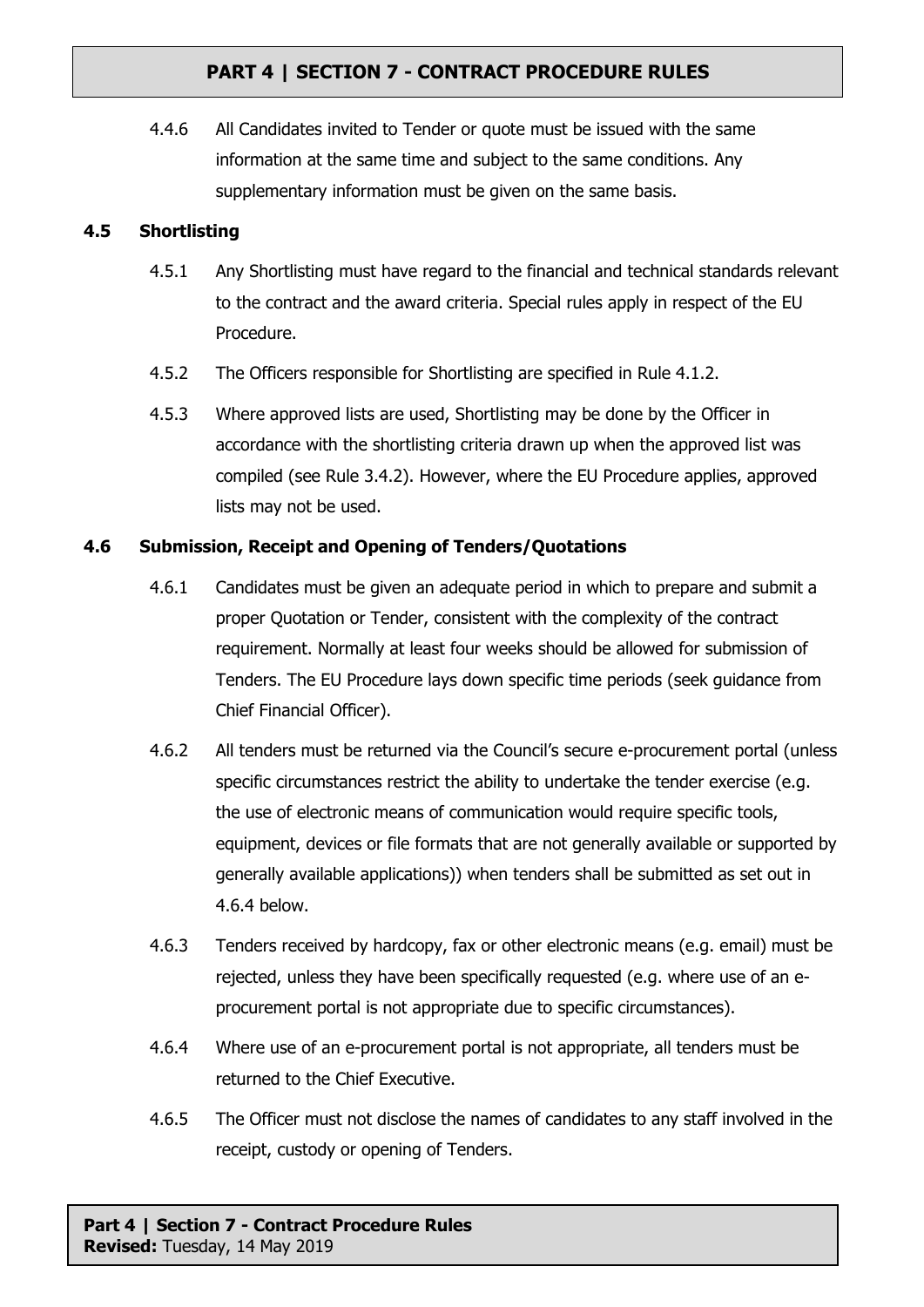- 4.6.6 The Monitoring Officer shall be responsible for the safekeeping of tenders until the appointed time of opening. Each tender must be:
	- Suitably recorded so as to subsequently verify the date and precise time it was received
	- Adequately protected immediately on receipt to guard against amendment of its contents
	- Recorded immediately on receipt in the Tender Record Log.
- 4.6.7 Candidates must be provided with a contact point in case they experience any problems in submitting their tender electronically. Candidates must also be advised that failure to advise the Council of the problem before the deadline for return of tenders will mean they have lost their opportunity to tender. Where a sending problem is received in time, consideration should be given to extending the deadline for submission and all candidates should be advised accordingly of any extension of time.

### **4.7 Clarification Procedures and Post-Tender Negotiation**

- 4.7.1 Providing clarification of an Invitation to Tender to potential or actual candidates or seeking clarification of a tender, whether in writing or by way of a meeting, is permitted. However, discussions with tenderers after submission of a tender and before the award of a contract with a view to obtaining adjustments in price, delivery or content (i.e. post-tender negotiations) must be the exception rather than the rule. In particular, they must not be conducted in an EU Procedure where this might distort competition, especially with regard to price.
- 4.7.2 If post-tender negotiations are necessary after a single-stage tender or after the second stage of a two-stage tender, then such negotiations shall only be undertaken with the tenderer who is identified as having submitted the best tender and after all unsuccessful Candidates have been informed. During negotiations tendered rates and prices shall only be adjusted in respect of a corresponding adjustment in the scope or quantity included in the tender documents. Officers appointed by the Chief Officer to carry out post-tender negotiations should ensure that there are recorded minutes of all negotiation meetings and that both parties agree actions in writing.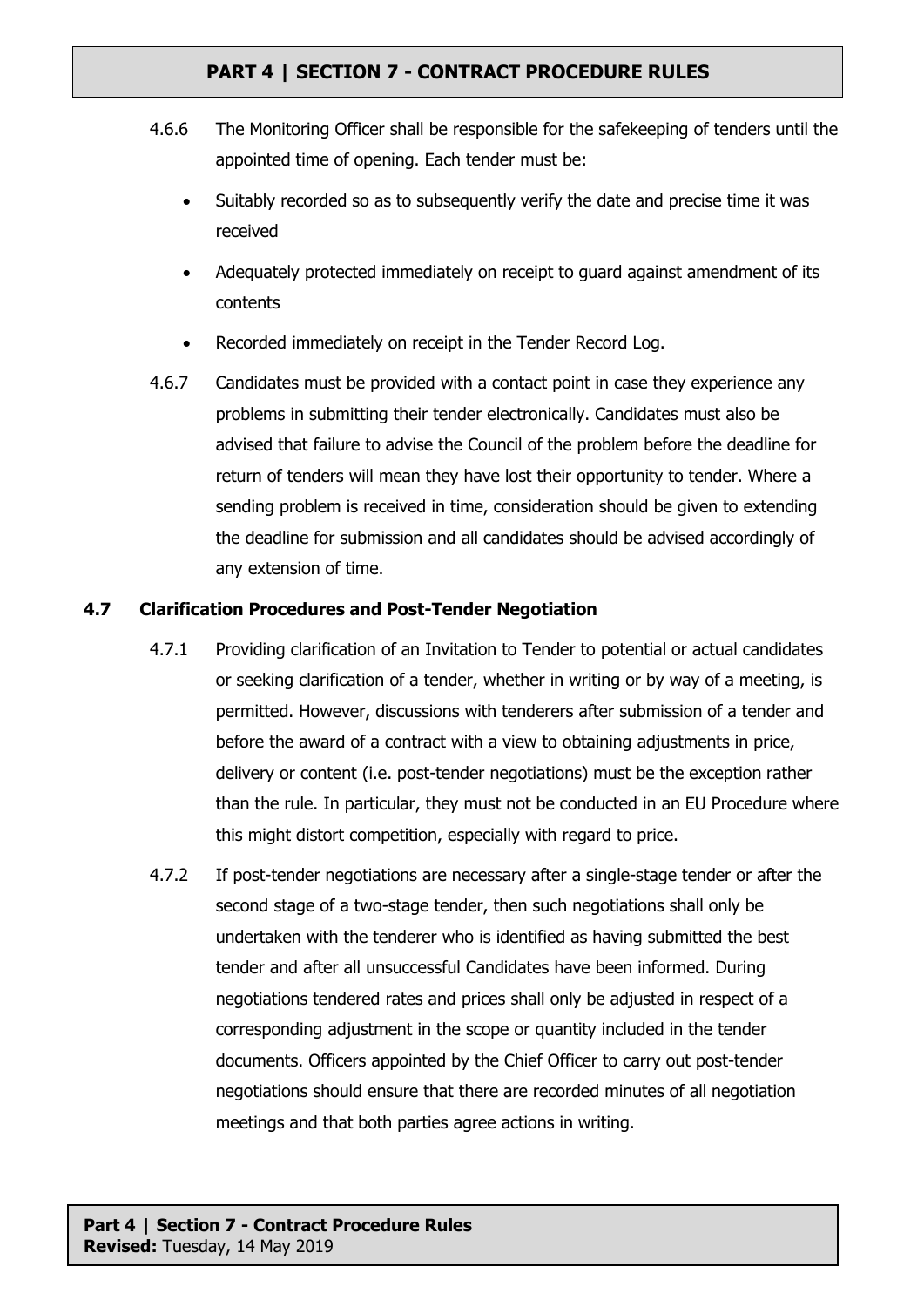- 4.7.3 Post-tender negotiation must only be conducted in accordance with guidance issued by the Chief Financial Officer and the Monitoring Officer, who must be consulted wherever it is proposed to enter into post-tender negotiation. Negotiations must be conducted by at least two officers, one of whom must be from a team independent to that leading the negotiations.
- 4.7.4 Where post-tender negotiation results in a fundamental change to the specification (or contract terms) the contract must not be awarded but retendered.

### **4.8 Evaluation, Award of Contract, and Debriefing Candidates**

- 4.8.1 Apart from the debriefing required or permitted by these contract procedure rules, the confidentiality of quotations, tenders and the identity of candidates must be preserved at all times and information about one candidate's response, other than areas covered by The Freedom of Information Act 2000 must not be given to another candidate.
- 4.8.2 Contracts must be evaluated and awarded in accordance with the award criteria. During this process, Officers shall ensure that submitted tender prices are compared with any pre-tender estimates and that any discrepancies are examined and resolved satisfactorily. Where tender prices are substantially in excess of the pre tender estimates, whether published or otherwise, consideration shall be given to abandonment of the procurement process.
- 4.8.3 The arithmetic in compliant tenders must be checked. If arithmetical errors are found they should be notified to the tenderer, who should be requested to confirm or withdraw their tender. Alternatively, if the rates in the tender, rather than the overall price, were stated within the tender invitation as being dominant, an amended tender price may be requested to accord with the rates given by the tenderer.
- 4.8.4 Officers may accept quotations and tenders received in respect of proposed contracts, provided they have been sought and evaluated fully in accordance with these contract procedure rules and, in respect of proposed contracts that are expected to exceed £250,000, the approval of the relevant Committee Chair has been secured. The awarding of contracts that are expected to exceed £500,000 shall also be approved by the Policy, Finance and Development Committee.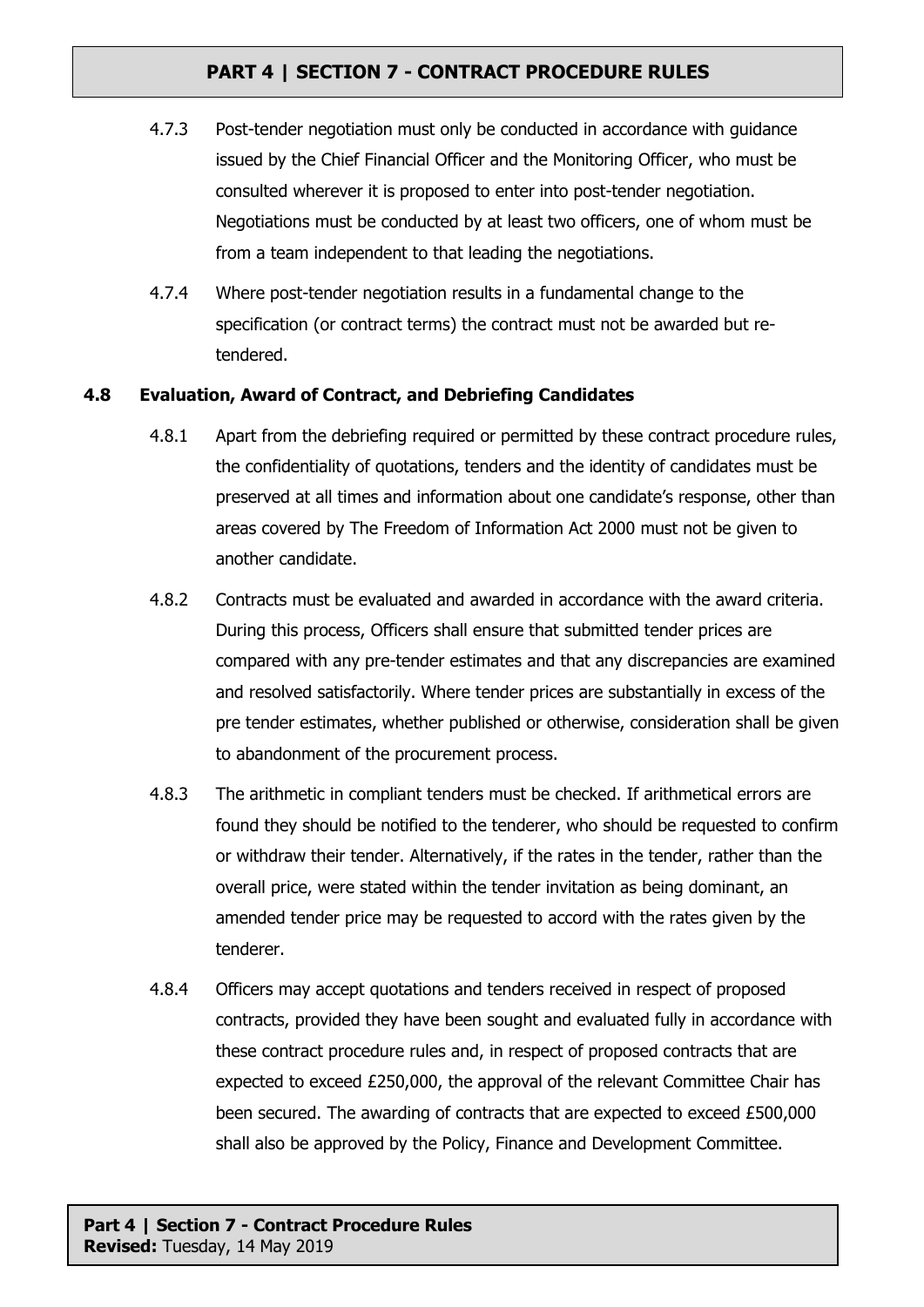- 4.8.5 Where the total value is over £50,000, the Officer must notify all candidates simultaneously and as soon as possible of the intention to award the contract to the successful Candidate. The Officer must provide unsuccessful candidates with a period of at least ten days in which to challenge the decision before the Officer awards the contract. If the decision is challenged by an unsuccessful candidate then the Officer shall not award the contract and shall immediately seek the advice of the Monitoring Officer.
- 4.8.6 The Officer shall debrief in writing all those candidates who submitted a bid about the characteristics and relative advantages of the leading bidder. No information, other than the following, should be given without taking the advice of the Monitoring Officer:
	- How the Award Criteria were applied
	- The prices or range of prices submitted, in either case not correlated to candidates' names
	- The names of candidates where there were three or more candidates.
- 4.8.7 If a Candidate requests in writing the reasons for a contracting decision, the Officer must give the reasons in writing within 15 days of the request. If requested, the Officer may also give the debriefing information at Rule 4.8.6 above to candidates who were deselected in a pre-tender shortlisting process.

### **5. Contract and Other Formalities**

### **5.1 Contract Documents**

### **5.1.1 Relevant Contracts**

- 5.1.2 All relevant contracts that exceed £50,000 shall be in writing.
- 5.1.3 All relevant contracts, irrespective of value, shall clearly specify:
	- What is to be supplied (i.e. the works, materials, services, matters or things to be furnished, had or done).
	- The provisions for payment (i.e. the price to be paid and when).
	- The time, or times, within which the contract is to be performed.
	- The provisions for the Council to terminate the contract.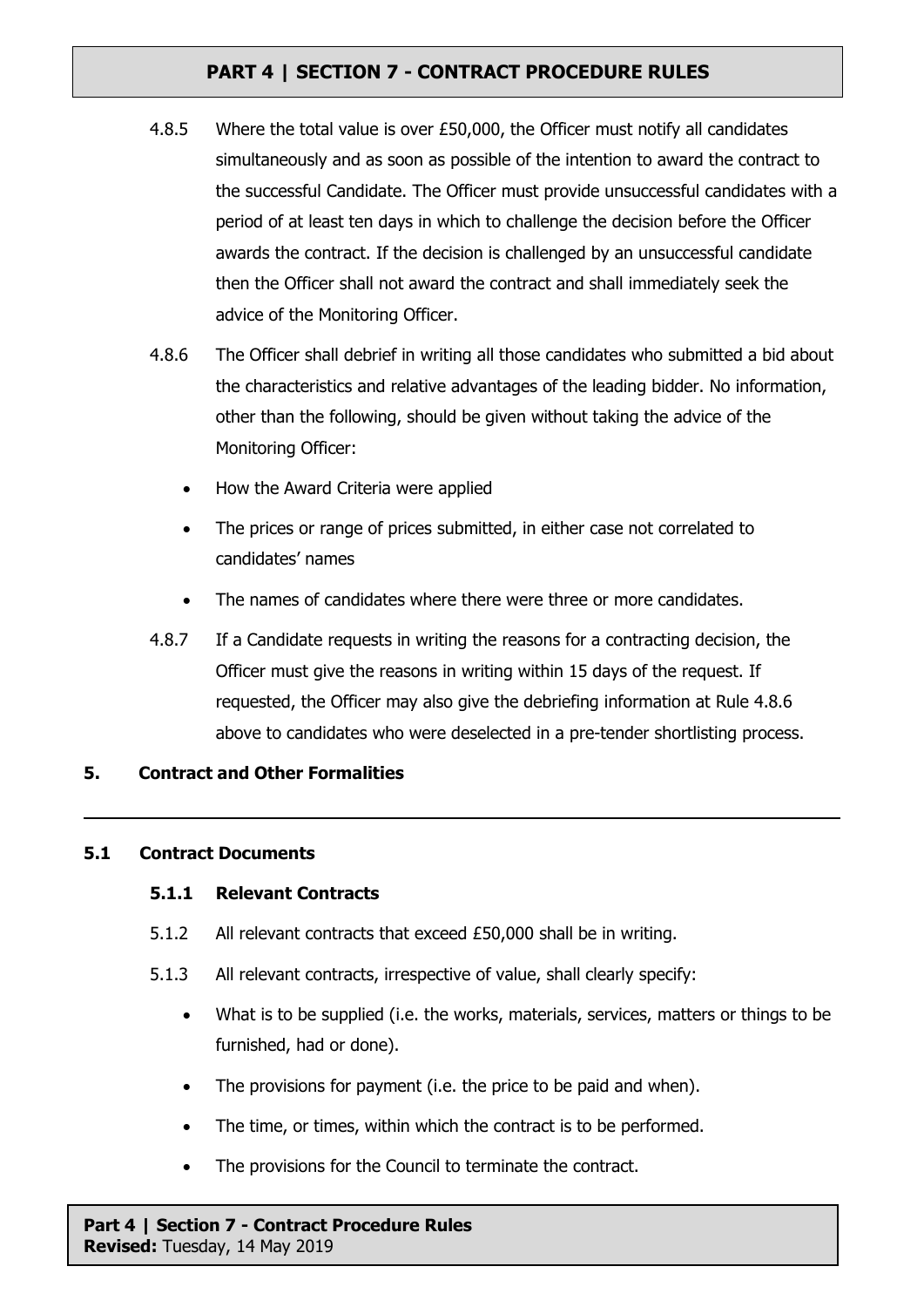- Duration of the contract (in particular an end date).
- The Council's purchase order form or standard terms and conditions issued by a relevant professional body must be used wherever possible.
- In addition, every relevant contract of purchase over £50,000 must also state clearly as a minimum:
- That the contractor may not assign or subcontract without prior written consent
- Any insurance requirements
- Health and safety requirements
- Ombudsman requirements
- Data protection requirements, if relevant
- That charter standards are to be met, if relevant
- Race relations requirements
- Equality Act requirements
- Anti-Bribery requirements
- Termination process
- Freedom of Information Act requirements
- Where agents are used to let contracts, that agents mush comply with the Council's contract procedure rules
- A right of access to relevant documentation and records of the contractor for monitoring and audit purposes, if relevant
- 5.1.4 The formal advice of the Monitoring Officer must be sought for the following contracts:
	- Where the Total Value exceeds £50,000
	- Those involving leasing arrangements
	- Where it is proposed to use a supplier's own terms
	- Those that are complex in any other way.

### **5.1.5 Contract Formalities**

5.1.6 Agreements shall be completed as follows: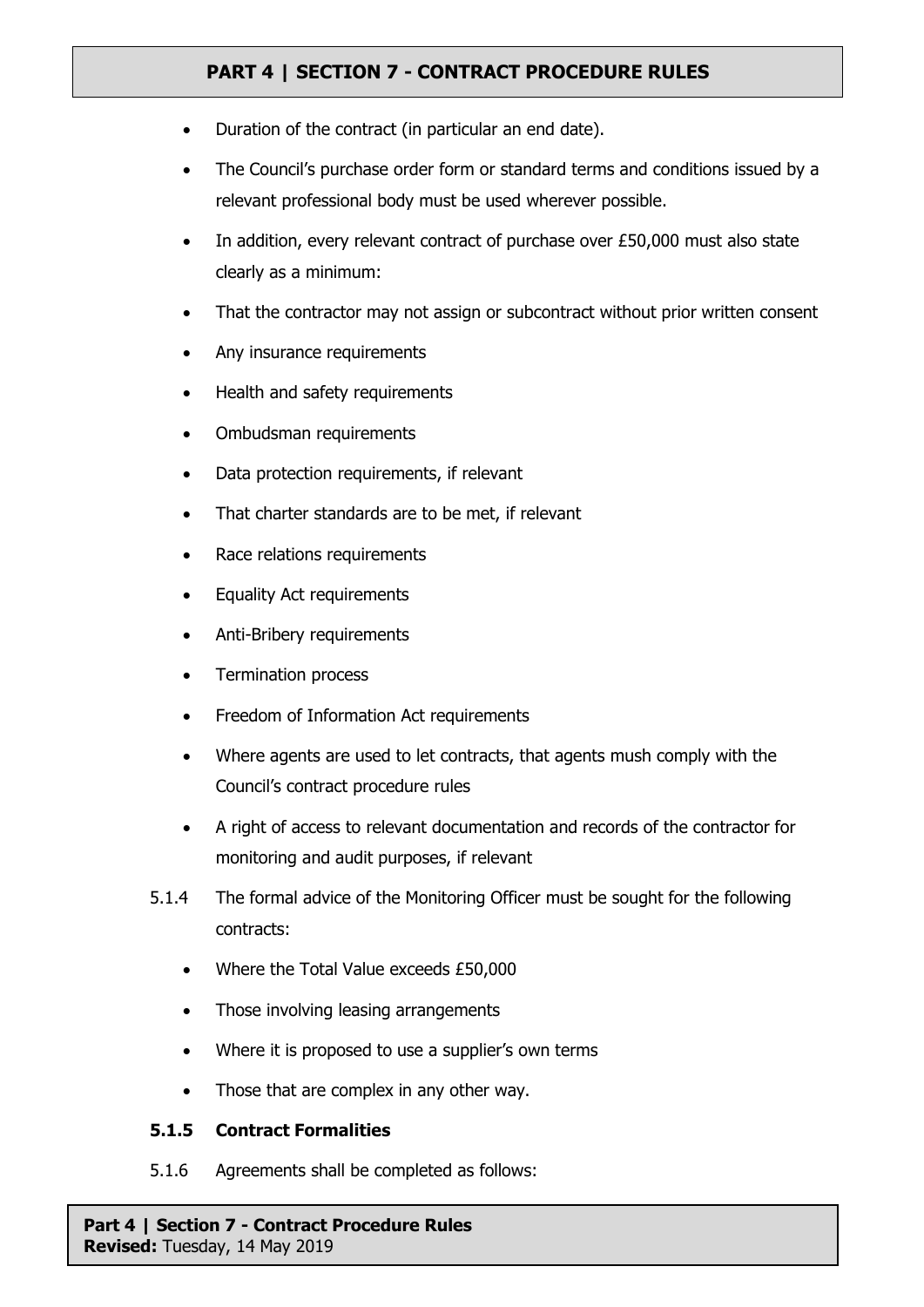| <b>Total Value</b>               | <b>Method of Completion</b> | By                                      |
|----------------------------------|-----------------------------|-----------------------------------------|
| Up to £3,000                     | Signature                   | <b>Budget Holder (see Rule</b><br>5.1.8 |
| £3,001-£50,000                   | Signature                   | Chief Officer (see Rule<br>5.1.8)       |
| £50,001-£EU-<br><b>Threshold</b> | Sealing                     | See Rule 5.1.9                          |

- 5.1.7 All contracts must be concluded formally in writing before the supply, service or construction work begins, except in exceptional circumstances, and then only with the written consent of the Chief Financial Officer. An award letter is insufficient.
- 5.1.8 The officer responsible for securing signature of the contract must ensure that the person signing for the other contracting party has authority to bind it.

### **5.1.9 Sealing**

- 5.1.10 Where contracts are completed by each side adding their formal seal, such contracts shall be signed by the respective Chief Officer, together with the fixing of the Council's seal, witnessed by the Mayor and the Chief Executive.
- 5.1.11 Every council sealing will be consecutively numbered, recorded and signed by the person witnessing the seal. The seal must not be affixed without the authority of the Council, a Committee, the Leader, Chair of Committee or Chief Officer (or those authorised by any of them) acting under delegated powers.
- 5.1.12 A contract must be sealed where:
	- The Council may wish to enforce the contract more than six years after its end
	- The price paid or received under the contract is a nominal price and does not reflect the value of the goods or services
	- There is any doubt about the authority of the person signing for the other contracting party
	- The Total Value exceeds £50,000; or
	- This is legally required.

### **5.2 Bonds and Parent Company Guarantees**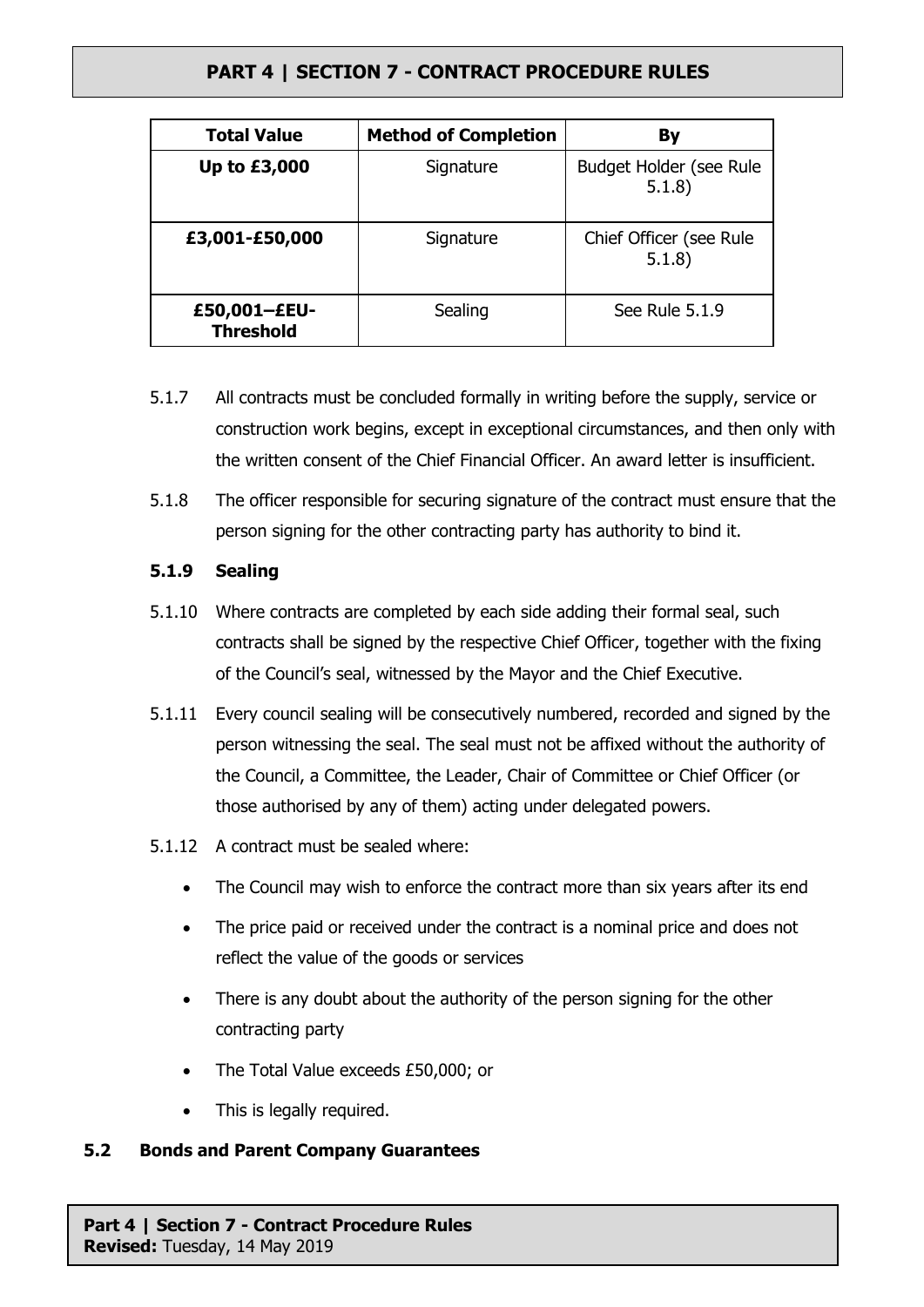- 5.2.1 The Officer must consult the Chief Financial Officer about whether a Parent Company Guarantee or some other form of security is necessary when a Candidate is a subsidiary of a parent company and:
	- The Total Value exceeds £250,000, or
	- Award is based on evaluation of the parent company, or
	- There is some concern about the stability of the Candidate.
- 5.2.2 The Officer must consult the Chief Financial Officer about whether a Bond is needed:
	- Where the Total Value exceeds £1,000,000, or
	- Where it is proposed to make stage or other payments in advance of receiving the whole of the subject matter of the contract and there is concern about the stability of the candidate.

### **5.3 Prevention of Corruption**

- 5.3.1 The Officer must comply with the Code of Conduct and must not invite or accept any gift or reward in respect of the award or performance of any contract. It will be for the Officer to prove that anything received was not received corruptly. High standards of conduct are obligatory. Corrupt behaviour will lead to dismissal and is a crime under the statutes referred to in Rule 5.3.2 below.
- 5.3.2 The following clause must be put in every written council contract:

"The Council may terminate this contract and recover all its loss if the contractor, its employees or anyone acting on the contractor's behalf do any of the following things:

(a) offer, give or agree to give to anyone any inducement or reward in respect of this or any other Council contract (even if the Contractor does not know what has been done), or

(b) commit an offence under the Prevention of Corruption Acts 1889 to 1916 or Section 117(2) of the Local Government Act 1972, or

(c) commit any fraud in connection with this or any other Council contract whether alone or in conjunction with Councillors, contractors or employees. Any clause limiting the Contractor's liability shall not apply to this clause."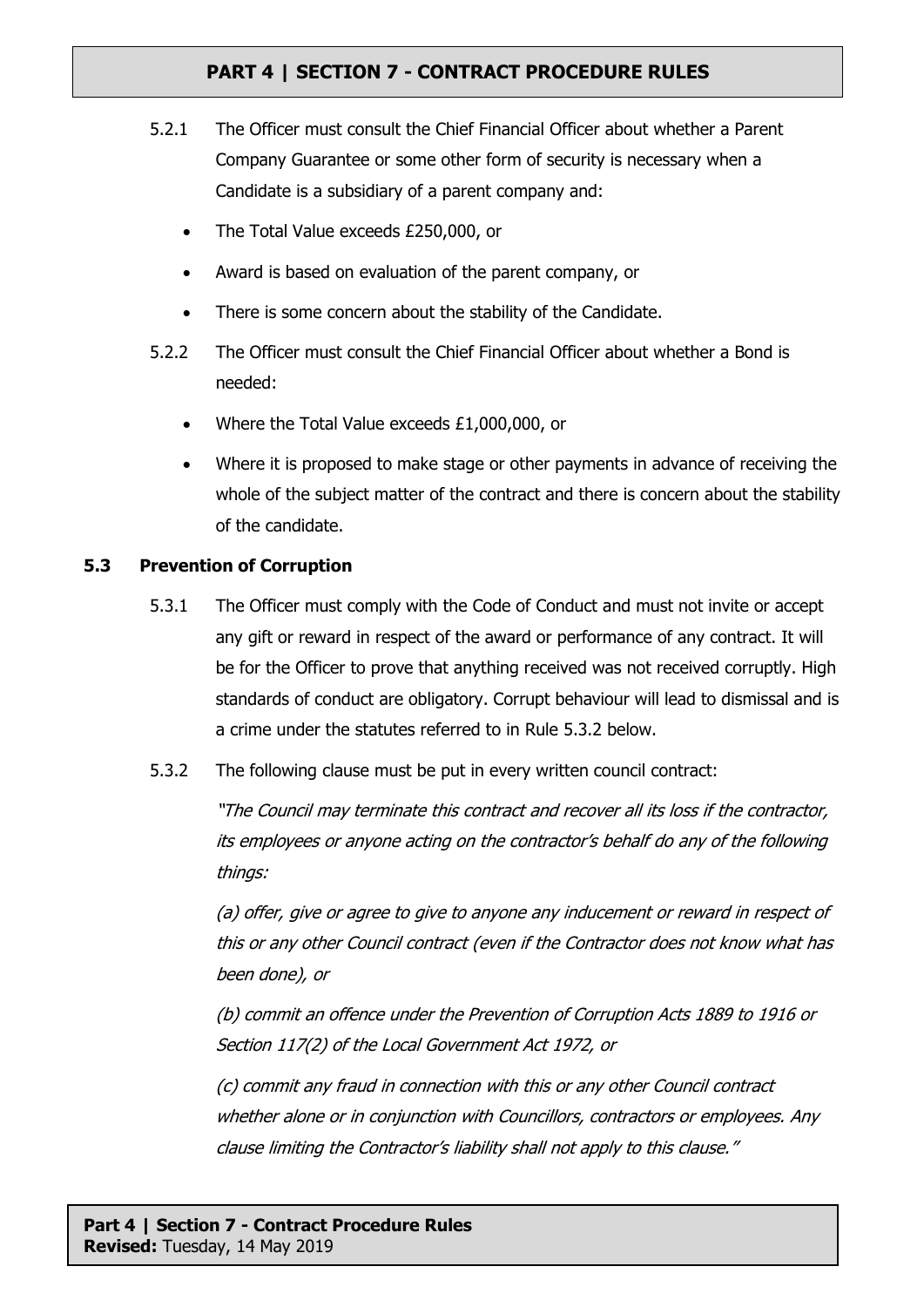#### **5.4 Declaration of Interests**

- 5.4.1 If it comes to the knowledge of a Councillor or an employee of the Council that a contract in which he or she has a pecuniary interest has been or is proposed to be entered into by the Council, he or she shall immediately give written notice to the Chief Executive.
- 5.4.2 Such written notice is required irrespective of whether the pecuniary interest is direct or indirect. An indirect pecuniary interest is distinct from a direct pecuniary interest in as much as it is not a contract to which the Councillor or employee is directly a party.
- 5.4.3 A shareholding in a body not exceeding a total nominal value of £1,000 or 1% of the nominal value of the issued share capital (whichever is the less) is not a pecuniary interest for the purposes of this standing order.
- 5.4.4 The Chief Executive shall maintain a record of all declarations of interests notified by Councillors and Officers.
- 5.4.5 The Chief Executive shall ensure that the attention of all Councillors is drawn to the Code of Conduct for Councillors.

### **6. Contract Management**

#### **6.1 Managing Contracts**

- 6.1.1 Chief Officers are to name contract managers for all new contracts entered into within their service. All contracts must have a named Council contract manager for the entirety of the contract.
- 6.1.2 Contract managers much have regard to the Council's procurement strategy.

#### **6.2 Risk Assessment and Contingency Planning**

- 6.2.1 A formal business case must be prepared for all procurements with a potential value over the EU Threshold. The procurement process must also be included on the Corporate Programme Register. Provision for resources for the management of the contract, for its entirety, must be identified in the business case.
- 6.2.2 For all contracts with a value of over £50,000, contract managers must:
	- Maintain a risk register during the contract period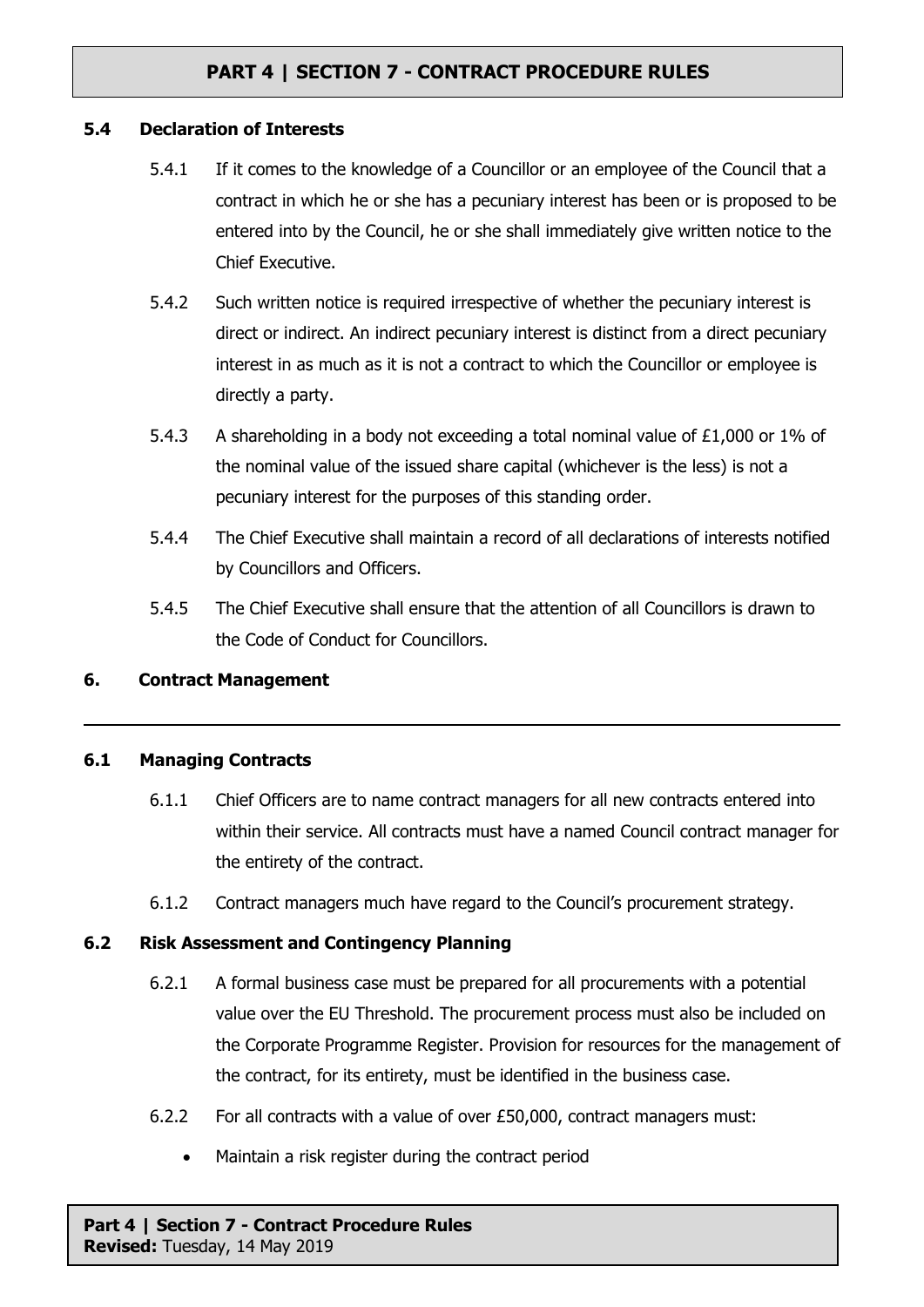- Undertake appropriate risk assessments for identified risks
- Review risk assessments annually for current contracts
- Ensure contingency measures are in place.

### **6.3 Contract Monitoring, Evaluation and Review**

- 6.3.1 All contracts which have a value higher than the EU Threshold limits, or which have been calculated as High Risk, using the Council's Risk Management Methodology, are to be subject to monthly formal review with the contractor.
- 6.3.2 For all contracts with a value higher than the EU Threshold limits, or which are High Risk, an annual report must be submitted to the Contract Management Board. This Board will consist of the Chief Financial Officer and the Monitoring Officer.
- 6.3.3 A Council-developed Gateway review process must be applied to all contracts deemed to be High Risk, High Value, or High Profile. This process must be applied at key stages of major procurements.
- 6.3.4 During the life of the contract, the Officer must monitor in respect of:
	- Performance
	- Compliance with specification and contract
	- Cost
	- Any Value for Money requirements
	- User satisfaction and risk management.
- 6.3.5 Where the Total Value of the contract exceeds £250,000, the Officer must make a written report to the relevant Committee Chair evaluating the extent to which the purchasing need and the contract objectives (as determined in accordance with Rule 3.1.2) were met by the contract. This should be done normally when the contract is completed. Where the contract is to be re-let, a provisional report should also be available early enough to inform the approach to re-letting of the subsequent contract.

### **7. Definitions Appendix**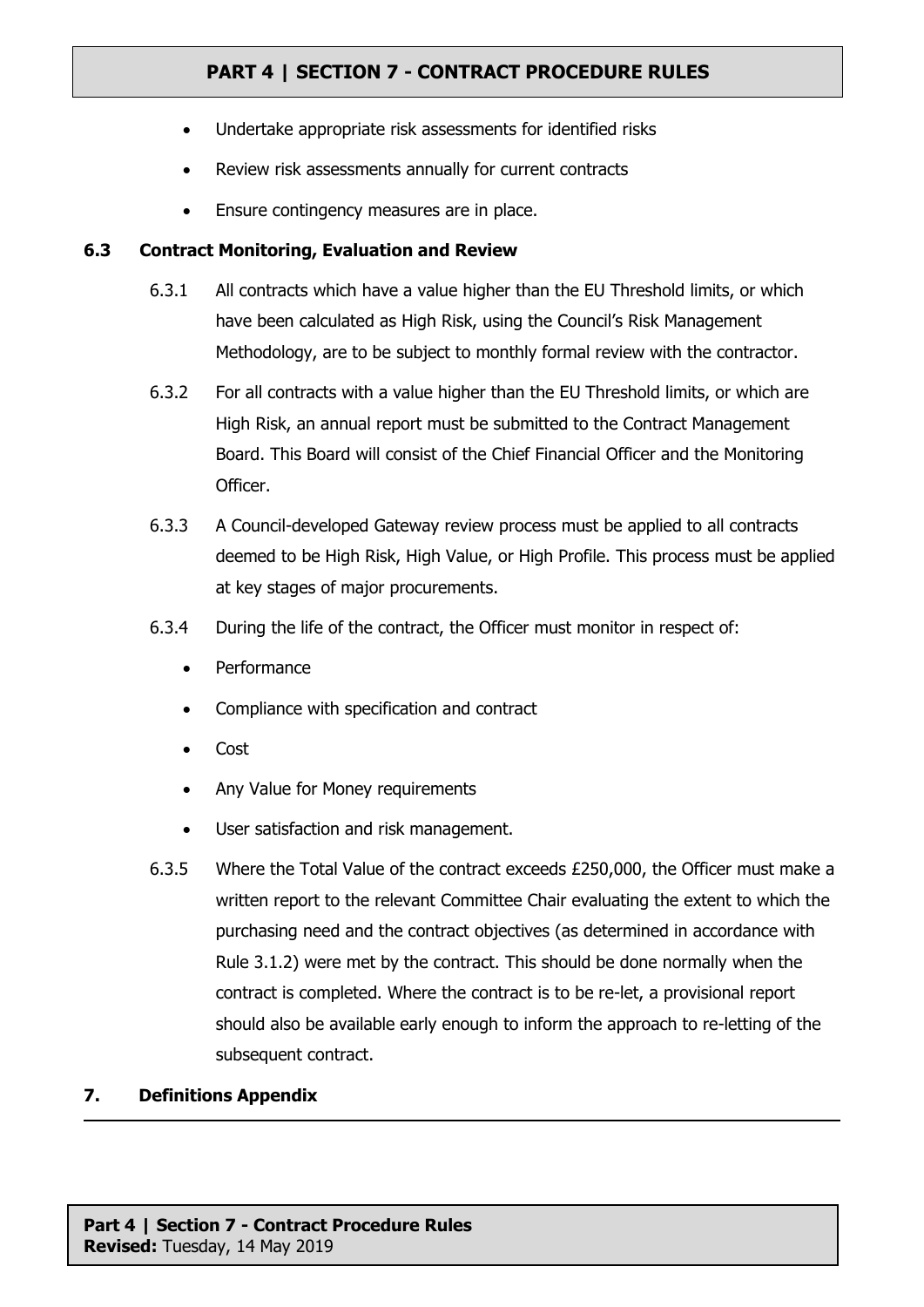| Agent:                  | A person or organisation acting on behalf of the Council or on behalf<br>of another organisation.                                                                                                                                                                                                                                                                       |
|-------------------------|-------------------------------------------------------------------------------------------------------------------------------------------------------------------------------------------------------------------------------------------------------------------------------------------------------------------------------------------------------------------------|
| <b>Approved List:</b>   | A list drawn up in accordance with Rule 3.4.                                                                                                                                                                                                                                                                                                                            |
| <b>Award Criteria:</b>  | The criteria by which the successful Quotation or Tender is to be<br>selected (see further Rules 4.3 and 4.4.2e).                                                                                                                                                                                                                                                       |
| <b>Award Procedure:</b> | The procedure for awarding a contract as specified in Rules 4.1, 4.3<br>and 4.8.                                                                                                                                                                                                                                                                                        |
| <b>Best Value:</b>      | The duty, which Part I of the Local Government Act 1999 places on<br>local authorities, to secure continuous improvement in the way in<br>which functions are exercised, having regard to a combination of<br>economy, efficiency and effectiveness as implemented by the<br>Council. This terminology has now in many instances been<br>superseded by Value for Money. |
| <b>Bond:</b>            | A document under which, if the contractor does not do what it has<br>promised under a contract, the Council can claim from the bank or<br>insurer the sum of money specified in the bond (often 10% of the<br>contract value). A bond is intended to protect the Council against<br>the contractor's failure to perform the contract.                                   |
| <b>Candidate:</b>       | Any person who asks or is invited to submit a Quotation or Tender.                                                                                                                                                                                                                                                                                                      |
| <b>Chief Officer:</b>   | The Officers defined as such in the Constitution.                                                                                                                                                                                                                                                                                                                       |
| <b>Code of Conduct:</b> | The Code of Conduct for Officers regulating conduct of Officers<br>issued by the Chief Financial Officer.                                                                                                                                                                                                                                                               |
| <b>Committee:</b>       | A committee which has power to make decisions for the Council; for<br>example a Joint Committee with another local authority, but not a<br>Scrutiny Committee.                                                                                                                                                                                                          |
| <b>Constitution:</b>    | The constitutional document approved by the Council which:<br>Allocates powers and responsibility within the Council and<br>$\bullet$<br>between it and others<br>Delegates authority to act to the Leader, Committees and<br><b>Officers</b><br>Regulates the behaviour of individuals and groups through                                                              |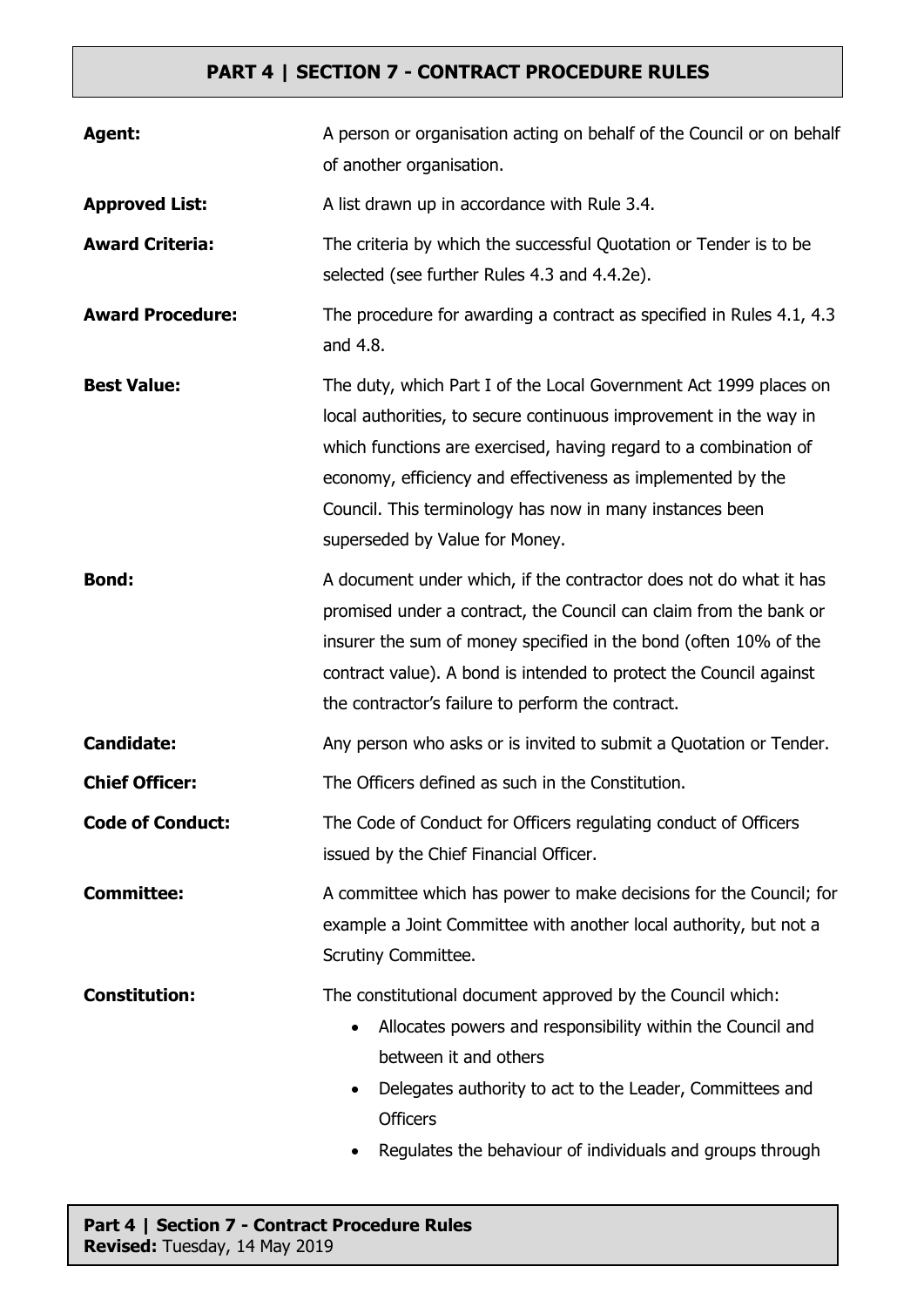rules of procedure, codes and protocols.

| <b>Consultant:</b>                          | Someone employed for a specific length of time to work to a<br>defined project brief with clear outcomes to be delivered, who<br>brings specialist skills or knowledge to the role, and where the<br>Council has no ready access to employees with the skills, experience<br>or capacity to undertake the work. |
|---------------------------------------------|-----------------------------------------------------------------------------------------------------------------------------------------------------------------------------------------------------------------------------------------------------------------------------------------------------------------|
| <b>Contract Management</b><br><b>Board:</b> | The group of Officers that meets regularly to consider procurement<br>issues on a corporate basis.                                                                                                                                                                                                              |
| <b>Contracting Decision:</b>                | Any of the following decisions:<br><b>Composition of Approved Lists</b><br>$\bullet$<br>Withdrawal of Invitation to Tender<br>Whom to invite to submit a Quotation or Tender<br>Shortlisting<br>٠<br><b>Award of Contract</b><br>Any decision to terminate a contract.                                          |
| <b>EU Procedure:</b>                        | The procedure required by the EU where the Total Value exceeds<br>the EU Threshold.                                                                                                                                                                                                                             |
| <b>EU Threshold:</b>                        | The contract value at which the EU public procurement directives<br>apply.                                                                                                                                                                                                                                      |
| <b>European Economic Area:</b>              | The 28 Members of the European Union, and Norway, Iceland and<br>Liechtenstein.                                                                                                                                                                                                                                 |
| <b>Chief Financial Officer:</b>             | As identified in the Constitution.                                                                                                                                                                                                                                                                              |
| <b>Financial Regulations:</b>               | The financial regulations outlining officer responsibilities for financial<br>matters issued by the Chief Financial Officer in accordance with the<br>Constitution.                                                                                                                                             |
| <b>Framework Agreement:</b>                 | An agreement between one or more authorities and one or more<br>economic operators, the purpose of which is to establish the terms<br>governing contracts to be awarded during a given period, in<br>particular with regard to price and, where appropriate, the quantity<br>envisaged.                         |
| <b>Government Procurement</b>               | The successor agreement to the General Agreement on Trade and                                                                                                                                                                                                                                                   |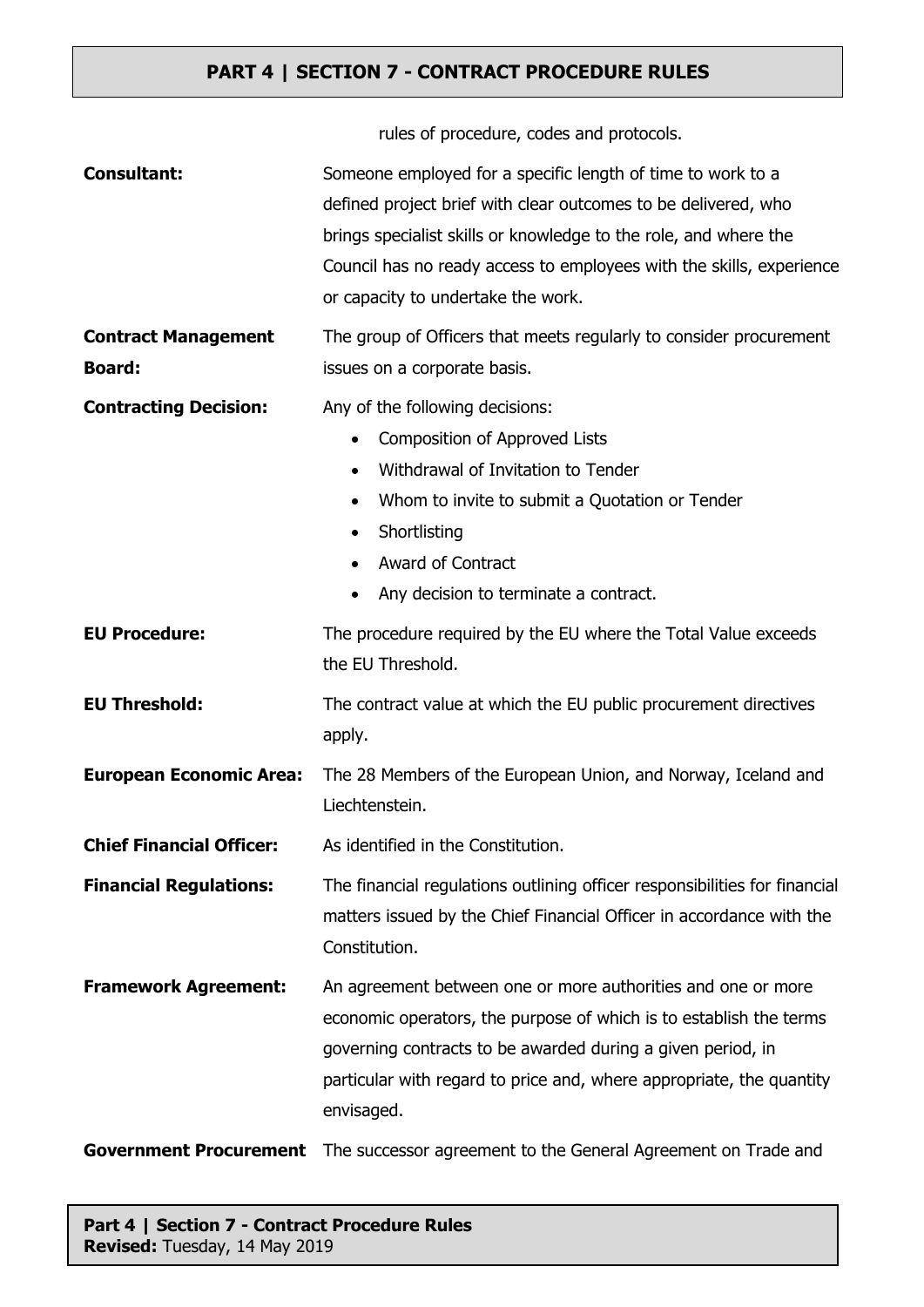| <b>Agreement:</b>                                         | Tariffs. The main signatories other than those in the European<br>Economic Area are the USA, Canada, Japan, Israel, South Korea,<br>Switzerland, Norway, Aruba, Hong Kong, China, Liechtenstein and<br>Singapore.                                                                                                                                                                                                                                                                                                                                                                                                                                                                                            |  |
|-----------------------------------------------------------|--------------------------------------------------------------------------------------------------------------------------------------------------------------------------------------------------------------------------------------------------------------------------------------------------------------------------------------------------------------------------------------------------------------------------------------------------------------------------------------------------------------------------------------------------------------------------------------------------------------------------------------------------------------------------------------------------------------|--|
| <b>Monitoring Officer:</b>                                | As identified in the Constitution.                                                                                                                                                                                                                                                                                                                                                                                                                                                                                                                                                                                                                                                                           |  |
| <b>High Profile:</b>                                      | A high-profile purchase is one that could have a significant impact<br>on functions integral to Council service delivery should it fail or go<br>wrong.                                                                                                                                                                                                                                                                                                                                                                                                                                                                                                                                                      |  |
| <b>High Risk:</b>                                         | A high-risk purchase is one which presents the potential for<br>substantial exposure on the Council's part should it fail or go wrong.                                                                                                                                                                                                                                                                                                                                                                                                                                                                                                                                                                       |  |
| <b>High Value:</b>                                        | A high-value purchase is where the value exceeds the EU Threshold<br>values.                                                                                                                                                                                                                                                                                                                                                                                                                                                                                                                                                                                                                                 |  |
| <b>Invitation to Tender:</b>                              | Invitation to Tender documents in the form required by these<br>contract procedure rules.                                                                                                                                                                                                                                                                                                                                                                                                                                                                                                                                                                                                                    |  |
| <b>Line Manager:</b>                                      | The Officer's immediate superior or the Officer designated by the<br>Chief Officer to exercise the role reserved to the line manager by<br>these contract procedure rules.                                                                                                                                                                                                                                                                                                                                                                                                                                                                                                                                   |  |
| <b>Nominated Suppliers and</b><br><b>Sub-contractors:</b> | Those persons specified in a main contract for the discharge of any<br>part of that contract.                                                                                                                                                                                                                                                                                                                                                                                                                                                                                                                                                                                                                |  |
| <b>Non-Commercial</b><br><b>Considerations:</b>           | The terms and conditions of employment by contractors of<br>(a)<br>their workers or the composition of, the arrangements for the<br>promotion, transfer or training of or the other opportunities<br>afforded to, their workforces ('workforce matters').<br>Whether the terms on which contractors contract with their<br>(b)<br>sub-contractors constitute, in the case of contracts with<br>individuals, contracts for the provision by them as self-<br>employed persons of their services only.<br>Any involvement of the business activities or interests of<br>(c)<br>contractors with irrelevant fields of government policy.<br>The conduct of contractors or workers in industrial disputes<br>(d) |  |
|                                                           | between them or any involvement of the business activities of                                                                                                                                                                                                                                                                                                                                                                                                                                                                                                                                                                                                                                                |  |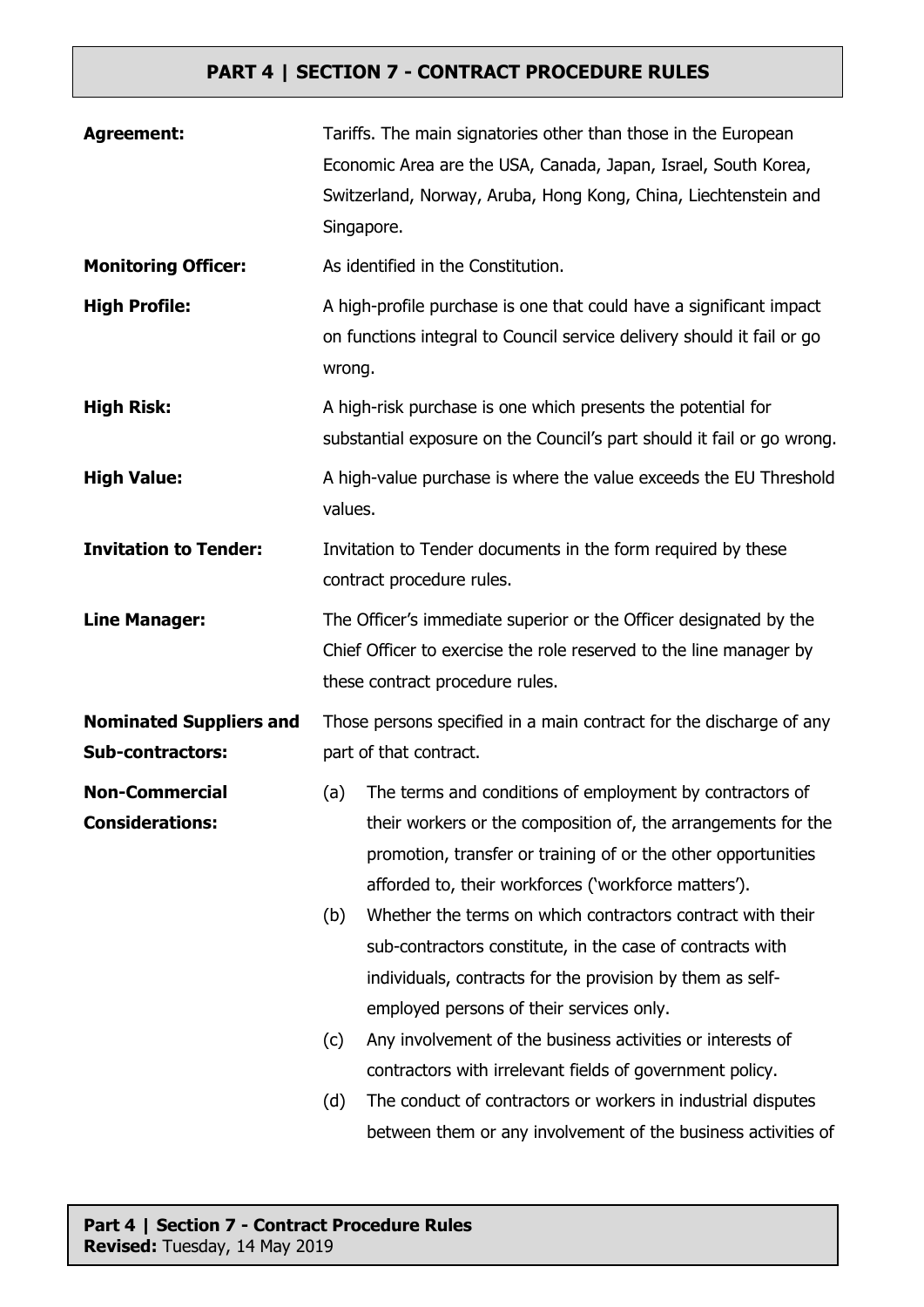|                              |                                                                     | contractors in industrial disputes between other persons                    |
|------------------------------|---------------------------------------------------------------------|-----------------------------------------------------------------------------|
|                              |                                                                     | ('industrial disputes').                                                    |
|                              | (e)                                                                 | The country or territory of origin of supplies to, or the location          |
|                              |                                                                     | in any country or territory of the business activities or                   |
|                              |                                                                     | interests of, contractors.                                                  |
|                              | (f)                                                                 | Any political, industrial or sectarian affiliations or interests of         |
|                              |                                                                     | contractors or their directors, partners or employees.                      |
|                              | (g)                                                                 | Financial support or lack of financial support by contractors for           |
|                              |                                                                     | any institution to or from which the Council gives or withholds<br>support. |
|                              | (h)                                                                 | Use or non-use by contractors of technical or professional                  |
|                              |                                                                     | services provided by the Council under the Building Act 1984                |
|                              |                                                                     | or the Building (Scotland) Act 1959.                                        |
|                              | Workforce matters and industrial disputes, as defined in paragraphs |                                                                             |
|                              |                                                                     | (a) and (d), cease to be non-commercial considerations to the               |
|                              |                                                                     | extent necessary or expedient to comply with Best Value; or where           |
|                              |                                                                     | there is a transfer of staff to which the Transfer of Undertakings          |
|                              |                                                                     | (Protection of Employment) Regulations 1981 (TUPE) may apply.               |
| <b>Officer:</b>              |                                                                     | The Officer designated by the Chief Officer to deal with the contract       |
|                              |                                                                     | in question.                                                                |
| <b>Parent Company</b>        |                                                                     | A contract which binds the parent of a subsidiary company as                |
| <b>Guarantee:</b>            | follows: if the subsidiary company fails to do what it has promised |                                                                             |
|                              |                                                                     | under a contract with the Council, the Council can require the              |
|                              |                                                                     | parent company to do so instead.                                            |
| <b>Priority Services:</b>    |                                                                     | Those services required to be tendered as defined in the EU public          |
|                              |                                                                     | procurement directives.                                                     |
| <b>Procurement Strategy:</b> |                                                                     | The document setting out the Council's approach to procurement              |
|                              |                                                                     | and key priorities for the next few years. This can be found on the         |
|                              | Intranet.                                                           |                                                                             |
| <b>Quotation:</b>            |                                                                     | A quotation of price and any other relevant matter (without the             |
|                              |                                                                     | formal issue of an Invitation to Tender).                                   |
| <b>Relevant Contract:</b>    |                                                                     |                                                                             |
|                              | Contracts to which these contract procedure rules apply (see Rule   |                                                                             |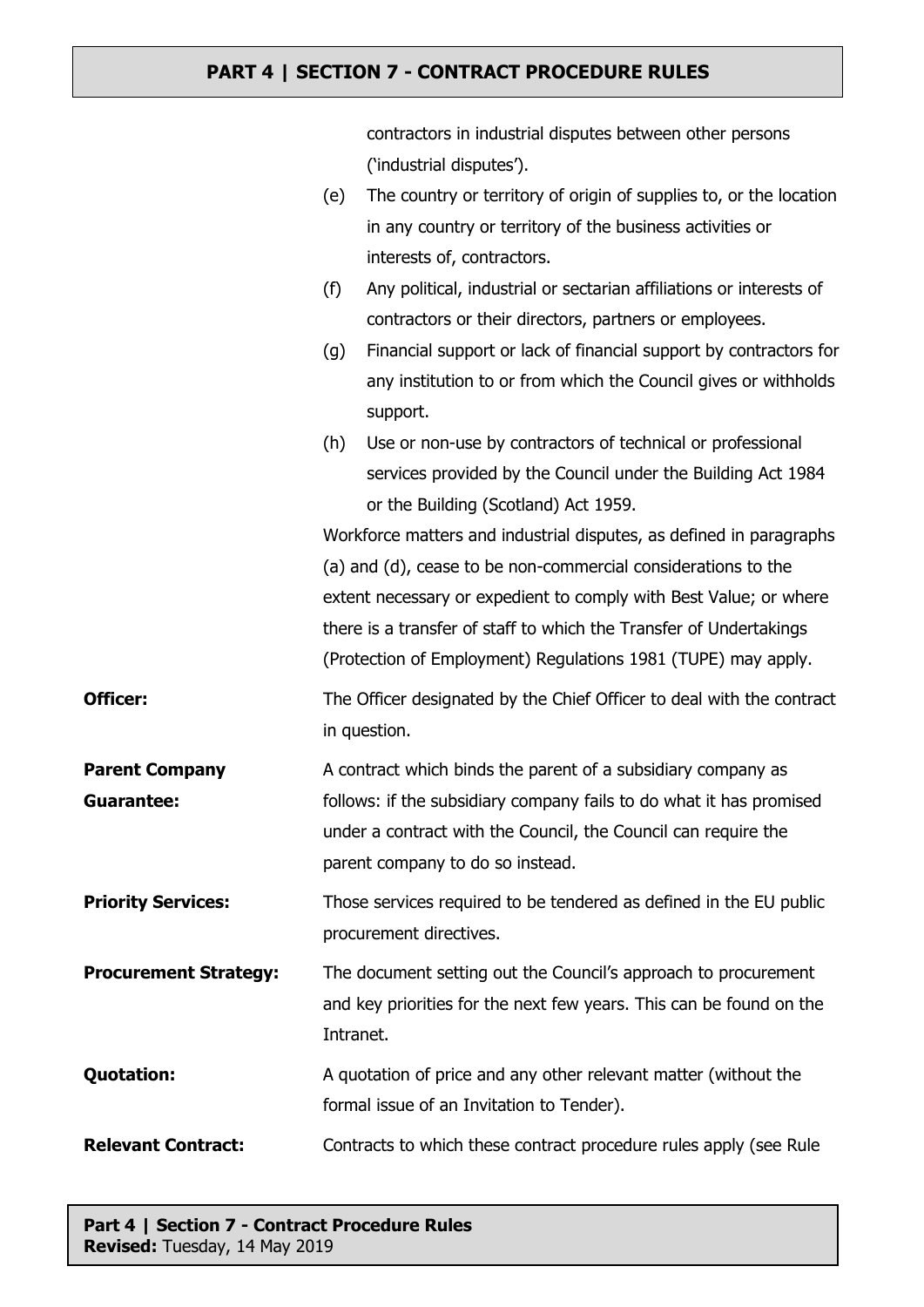| <b>Shortlisting:</b>        | The process of selecting Candidates who are to be invited to quote<br>or bid or to proceed to final evaluation.                                                                                                                                                                                                                                                                                                                                                                                                                                                                                                                                                                                                                                                                                                                                                |
|-----------------------------|----------------------------------------------------------------------------------------------------------------------------------------------------------------------------------------------------------------------------------------------------------------------------------------------------------------------------------------------------------------------------------------------------------------------------------------------------------------------------------------------------------------------------------------------------------------------------------------------------------------------------------------------------------------------------------------------------------------------------------------------------------------------------------------------------------------------------------------------------------------|
| <b>Supervising Officer:</b> | The Line Manager's immediate supervisor.                                                                                                                                                                                                                                                                                                                                                                                                                                                                                                                                                                                                                                                                                                                                                                                                                       |
| <b>Tender:</b>              | A Candidate's proposal submitted in response to an Invitation to<br>Tender.                                                                                                                                                                                                                                                                                                                                                                                                                                                                                                                                                                                                                                                                                                                                                                                    |
| <b>Tender Record Log:</b>   | The log kept by the Monitoring Officer to record details of Tenders<br>(see Rule 4.6.5).                                                                                                                                                                                                                                                                                                                                                                                                                                                                                                                                                                                                                                                                                                                                                                       |
| <b>Total Value:</b>         | The whole of the value or estimated value (in money or equivalent<br>value) for a single purchase or disposal calculated as follows:<br>(a) where the contract is for a fixed period, by taking the total price<br>to be paid or which might be paid during the whole of the period<br>(b) where the purchase involves recurrent transactions for the same<br>type of item, by aggregating the value of those transactions in the<br>coming 12 months<br>(c) where the contract is for an uncertain duration, by multiplying<br>the monthly payment by 48<br>(d) for feasibility studies, the value of the scheme or contracts<br>which may be awarded as a result<br>(e) for Nominated Suppliers and Sub-contractors, the total value<br>shall be the value of that part of the main contract to be fulfilled by<br>the Nominated Supplier or Sub-contractor. |
| <b>TUPE:</b>                | (Transfer of Undertakings (Protection of Employment) Regulations<br>2006 (SI 2006 No.246) - Subject to certain conditions, these<br>regulations apply where responsibility for the delivery of works or<br>services for the Council is transferred from one organisation (e.g.<br>private contractor, local authority in-house team) to another (e.g.<br>following a contracting out or competitive tendering process) and<br>where the individuals involved in carrying out the work are<br>transferred to the new employer. These regulations seek to protect<br>the rights of employees in such transfers, enabling them to enjoy<br>the same terms and conditions, with continuity of employment, as                                                                                                                                                       |